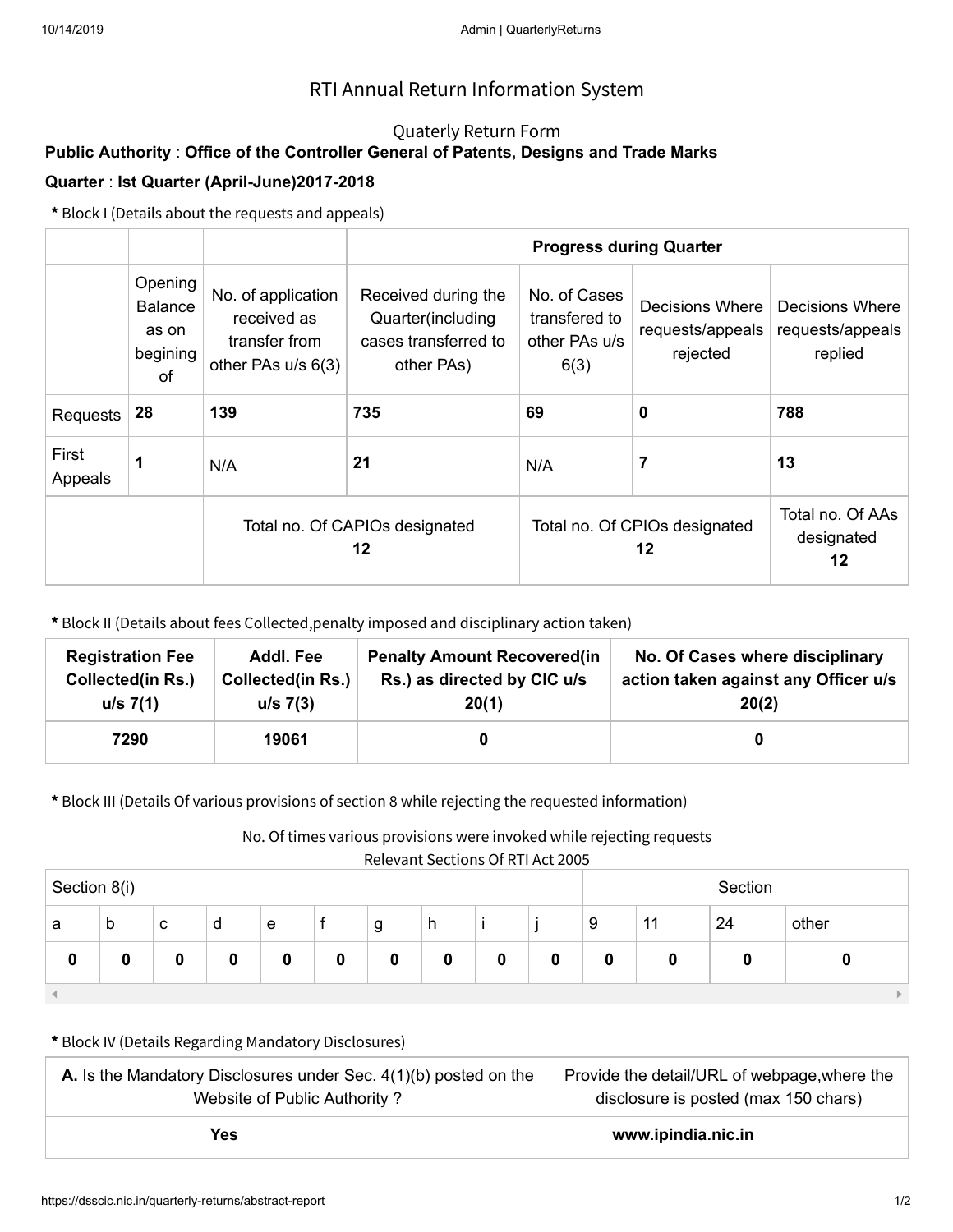| <b>B.</b> Last Date of updating of Mandatory disclosure under Section<br>4(1)b                                       | 2015-09-20                                                                             |
|----------------------------------------------------------------------------------------------------------------------|----------------------------------------------------------------------------------------|
| C. Has the Mandatory Disclosure been audited by third party as per<br>DOPT vide OM No. 1/6/2011-IR dated 15-04-2013? | Provide the detail/URL of webpage, where the<br>Audit report is posted (max 150 chars) |
| Yes.                                                                                                                 | www.ipindia.nic.in                                                                     |
| <b>D.</b> Date of audit of Mandatory disclosures under Sec. 4(1)(b)<br>(Format dd/mm/yyyy)                           | 2014-03-01                                                                             |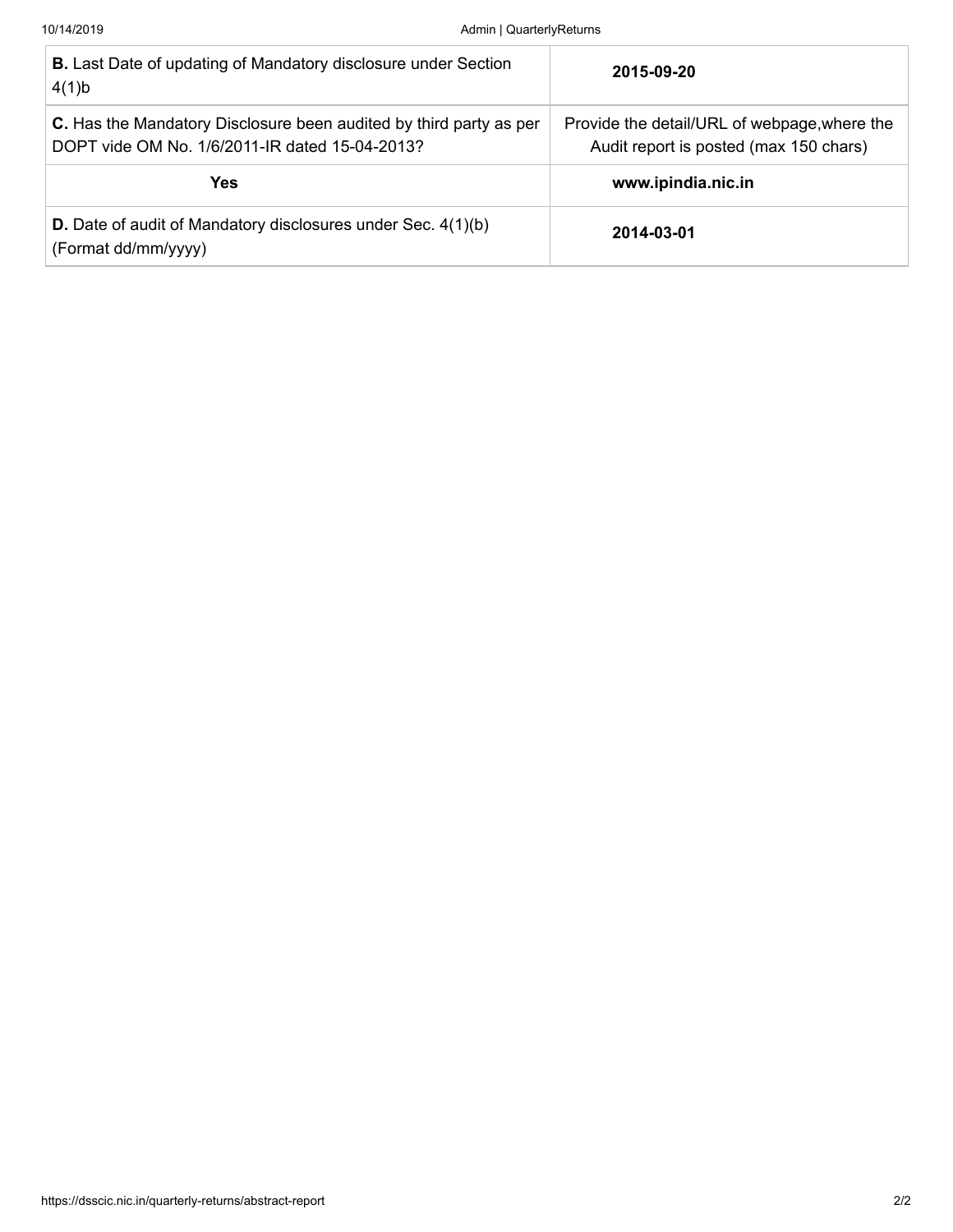## Quaterly Return Form

# **Public Authority** : **Office of the Controller General of Patents, Designs and Trade Marks Quarter** : **2nd Quarter (July-Sept)2017-2018**

**\*** Block I (Details about the requests and appeals)

|                  |                                                      |                                                                          |                                                                                | <b>Progress during Quarter</b>                                              |                                                 |                                                |  |  |
|------------------|------------------------------------------------------|--------------------------------------------------------------------------|--------------------------------------------------------------------------------|-----------------------------------------------------------------------------|-------------------------------------------------|------------------------------------------------|--|--|
|                  | Opening<br><b>Balance</b><br>as on<br>begining<br>of | No. of application<br>received as<br>transfer from<br>other PAs u/s 6(3) | Received during the<br>Quarter(including<br>cases transferred to<br>other PAs) | No. of Cases<br>transfered to<br>other PAs u/s<br>6(3)                      | Decisions Where<br>requests/appeals<br>rejected | Decisions Where<br>requests/appeals<br>replied |  |  |
| <b>Requests</b>  | 45                                                   | 165                                                                      | 631                                                                            | 52<br>0                                                                     |                                                 | 763                                            |  |  |
| First<br>Appeals | 2                                                    | N/A                                                                      | 17                                                                             | N/A                                                                         | 5                                               | 13                                             |  |  |
|                  |                                                      |                                                                          | Total no. Of CAPIOs designated<br>12                                           | Total no. Of AAs<br>Total no. Of CPIOs designated<br>designated<br>12<br>12 |                                                 |                                                |  |  |

**\*** Block II (Details about fees Collected,penalty imposed and disciplinary action taken)

| <b>Registration Fee</b>  | Addl. Fee                | <b>Penalty Amount Recovered(in</b> | No. Of Cases where disciplinary      |
|--------------------------|--------------------------|------------------------------------|--------------------------------------|
| <b>Collected(in Rs.)</b> | <b>Collected(in Rs.)</b> | Rs.) as directed by CIC u/s        | action taken against any Officer u/s |
| u/s 7(1)                 | $u/s$ 7(3)               | 20(1)                              | 20(2)                                |
|                          |                          |                                    |                                      |

**\*** Block III (Details Of various provisions of section 8 while rejecting the requested information)

No. Of times various provisions were invoked while rejecting requests

| Relevant Sections Of RTI Act 2005 |
|-----------------------------------|
|-----------------------------------|

| Section 8(i) |   |   |   |   |   |   |   |   |   |   |    | Section |       |
|--------------|---|---|---|---|---|---|---|---|---|---|----|---------|-------|
| a            | b | с | d | e |   | g | h |   |   | 9 | 11 | 24      | other |
| 0            |   |   | 0 |   | o | 0 | 0 | 0 | 0 | 0 | 0  |         |       |
|              |   |   |   |   |   |   |   |   |   |   |    |         |       |

| <b>A.</b> Is the Mandatory Disclosures under Sec. $4(1)(b)$ posted on the | Provide the detail/URL of webpage, where the |  |  |  |
|---------------------------------------------------------------------------|----------------------------------------------|--|--|--|
| Website of Public Authority?                                              | disclosure is posted (max 150 chars)         |  |  |  |
| Yes                                                                       | www.ipindia.nic.in                           |  |  |  |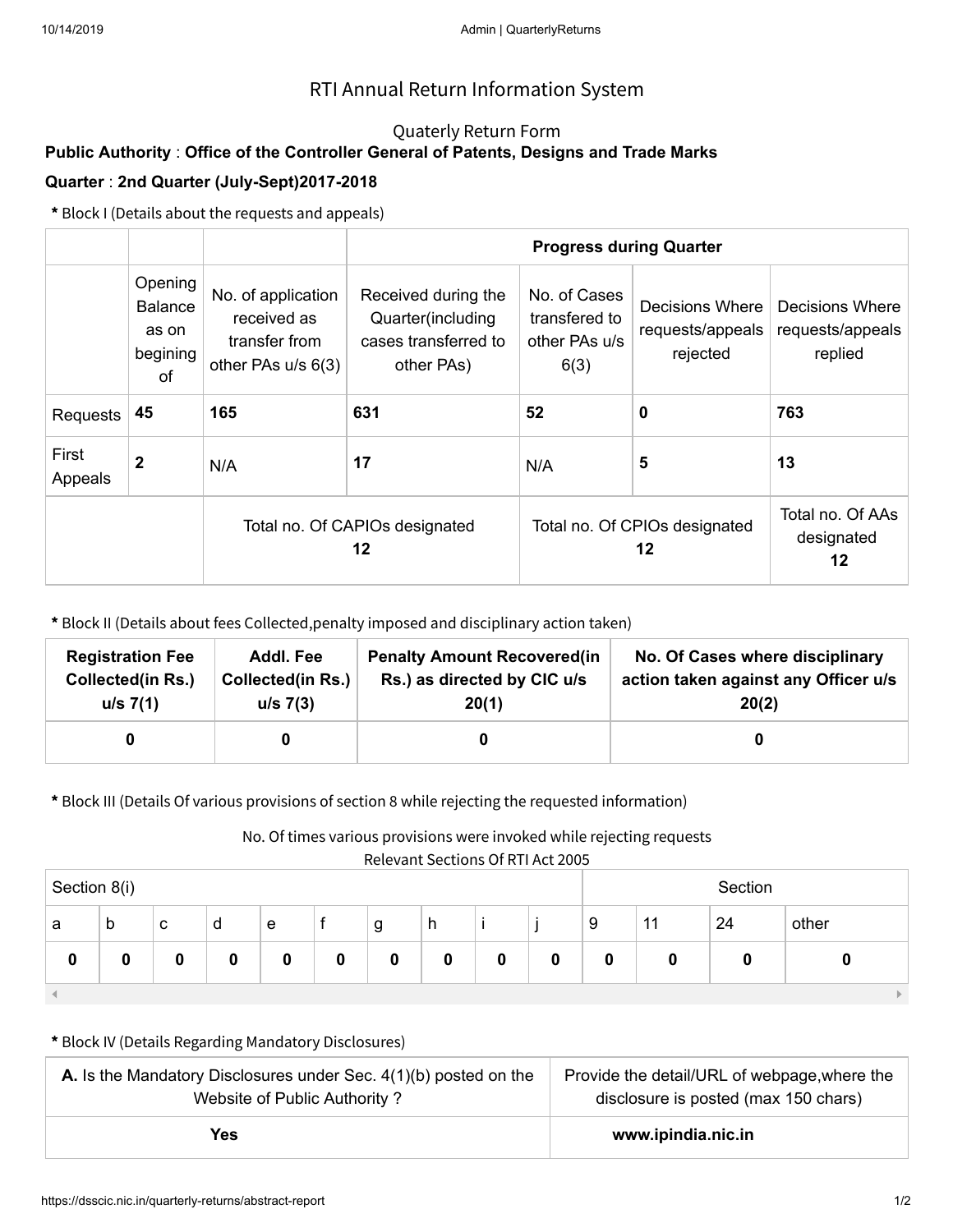| <b>B.</b> Last Date of updating of Mandatory disclosure under Section<br>4(1)b                                       | 2016-09-15                                                                             |
|----------------------------------------------------------------------------------------------------------------------|----------------------------------------------------------------------------------------|
| C. Has the Mandatory Disclosure been audited by third party as per<br>DOPT vide OM No. 1/6/2011-IR dated 15-04-2013? | Provide the detail/URL of webpage, where the<br>Audit report is posted (max 150 chars) |
| No.                                                                                                                  | www.ipindia.nic.in                                                                     |
| <b>D.</b> Date of audit of Mandatory disclosures under Sec. 4(1)(b)<br>(Format dd/mm/yyyy)                           | 2018-02-05                                                                             |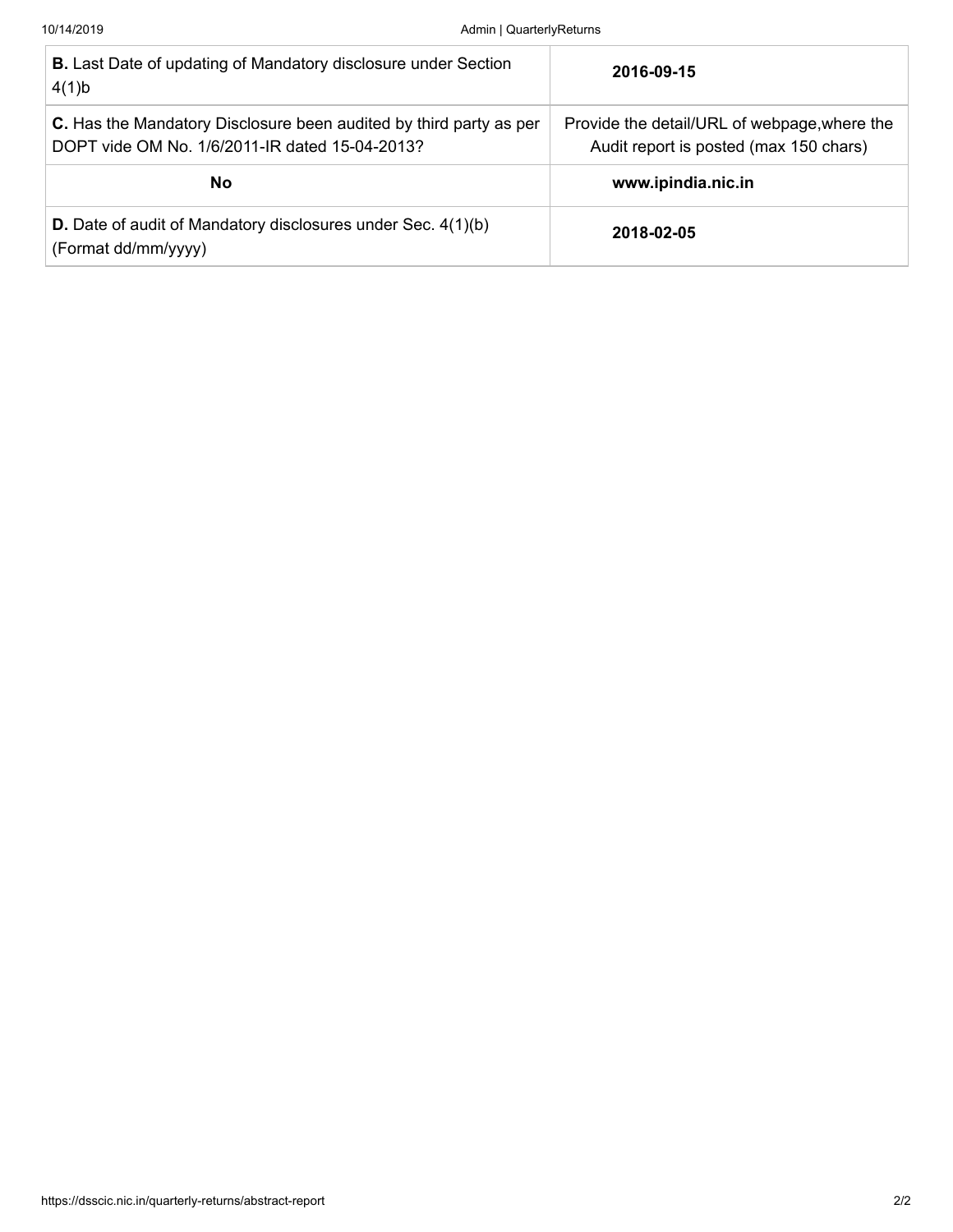## Quaterly Return Form

# **Public Authority** : **Office of the Controller General of Patents, Designs and Trade Marks Quarter** : **3rd Quarter (Oct-Dec)2017-2018**

**\*** Block I (Details about the requests and appeals)

|                  | Opening<br><b>Balance</b><br>as on<br>begining<br>of | No. of application<br>received as<br>transfer from<br>other PAs u/s 6(3) | Received during the<br>Quarter(including<br>cases transferred to<br>other PAs) | No. of Cases<br>transfered to<br>other PAs u/s<br>6(3) | Decisions Where<br>requests/appeals<br>rejected | Decisions Where<br>requests/appeals<br>replied |
|------------------|------------------------------------------------------|--------------------------------------------------------------------------|--------------------------------------------------------------------------------|--------------------------------------------------------|-------------------------------------------------|------------------------------------------------|
| Requests         | 26                                                   | 74                                                                       | 513                                                                            | 35                                                     | 0                                               | 563                                            |
| First<br>Appeals |                                                      | N/A                                                                      | 8                                                                              | N/A                                                    | 6                                               | 2                                              |
|                  |                                                      |                                                                          | Total no. Of CAPIOs designated<br>11                                           | Total no. Of CPIOs designated                          | Total no. Of AAs<br>designated<br>11            |                                                |

**\*** Block II (Details about fees Collected,penalty imposed and disciplinary action taken)

| <b>Registration Fee</b>  | Addl. Fee                | <b>Penalty Amount Recovered (in</b> | No. Of Cases where disciplinary      |
|--------------------------|--------------------------|-------------------------------------|--------------------------------------|
| <b>Collected(in Rs.)</b> | <b>Collected(in Rs.)</b> | Rs.) as directed by CIC u/s         | action taken against any Officer u/s |
| u/s 7(1)                 | $u/s$ 7(3)               | 20(1)                               | 20(2)                                |
| 5350                     | 11229                    |                                     |                                      |

**\*** Block III (Details Of various provisions of section 8 while rejecting the requested information)

No. Of times various provisions were invoked while rejecting requests

|  | Relevant Sections Of RTI Act 2005 |  |
|--|-----------------------------------|--|
|--|-----------------------------------|--|

|              | <u>Referant Sections Of Reference</u> |   |   |   |   |   |   |   |         |   |    |    |       |
|--------------|---------------------------------------|---|---|---|---|---|---|---|---------|---|----|----|-------|
| Section 8(i) |                                       |   |   |   |   |   |   |   | Section |   |    |    |       |
| a            | b                                     | c | d | e |   | g | h |   |         | 9 | 11 | 24 | other |
| 0            |                                       |   | 0 |   | 0 | 0 | 0 | 0 | 0       | 0 |    |    |       |
|              |                                       |   |   |   |   |   |   |   |         |   |    |    |       |

| <b>A.</b> Is the Mandatory Disclosures under Sec. $4(1)(b)$ posted on the | Provide the detail/URL of webpage, where the |
|---------------------------------------------------------------------------|----------------------------------------------|
| Website of Public Authority?                                              | disclosure is posted (max 150 chars)         |
| Yes                                                                       | www.ipindia.nic.in                           |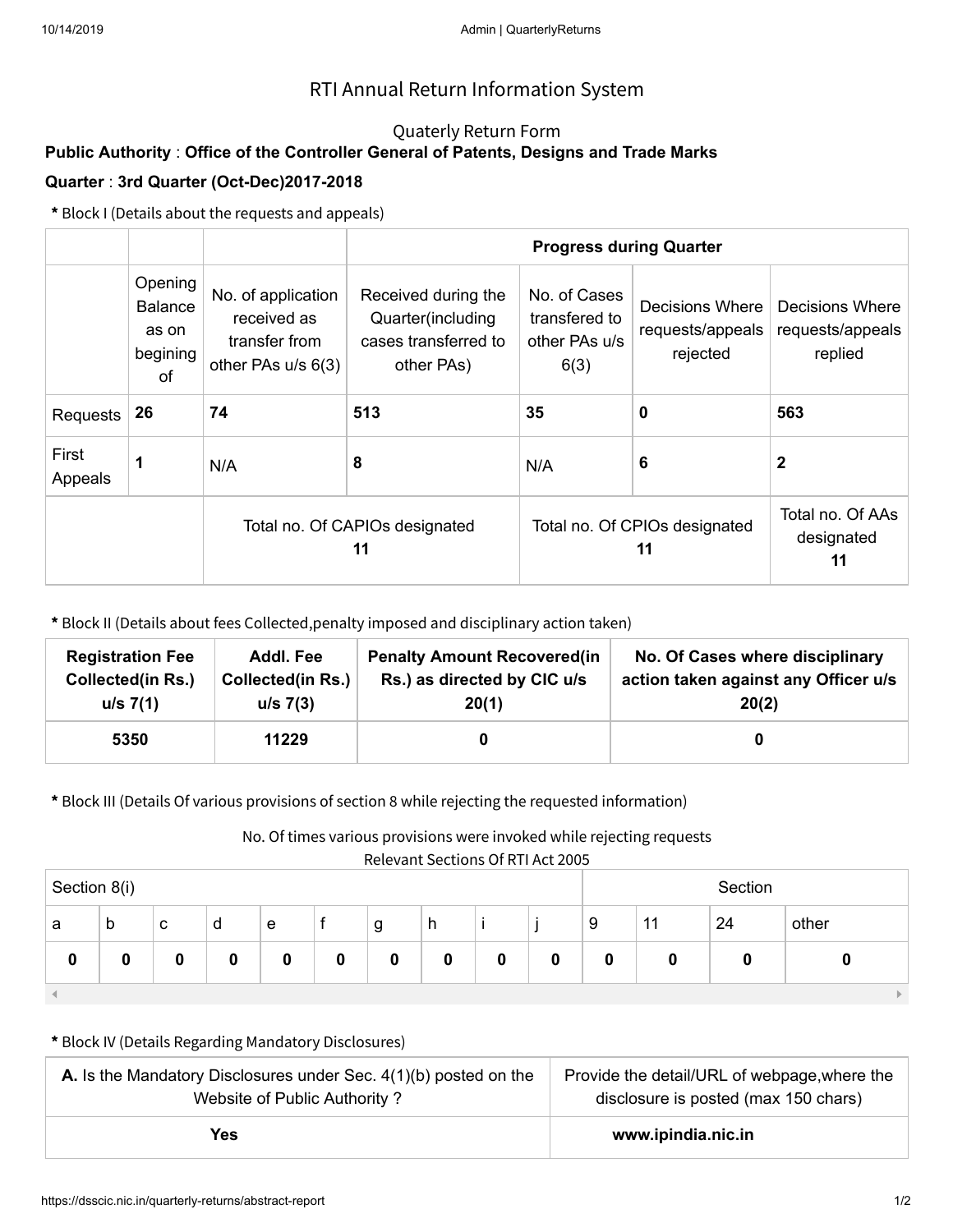| <b>B.</b> Last Date of updating of Mandatory disclosure under Section<br>4(1)b                                       | 2001-04-20                                                                             |
|----------------------------------------------------------------------------------------------------------------------|----------------------------------------------------------------------------------------|
| C. Has the Mandatory Disclosure been audited by third party as per<br>DOPT vide OM No. 1/6/2011-IR dated 15-04-2013? | Provide the detail/URL of webpage, where the<br>Audit report is posted (max 150 chars) |
| No.                                                                                                                  |                                                                                        |
| <b>D.</b> Date of audit of Mandatory disclosures under Sec. 4(1)(b)<br>(Format dd/mm/yyyy)                           | 2018-02-06                                                                             |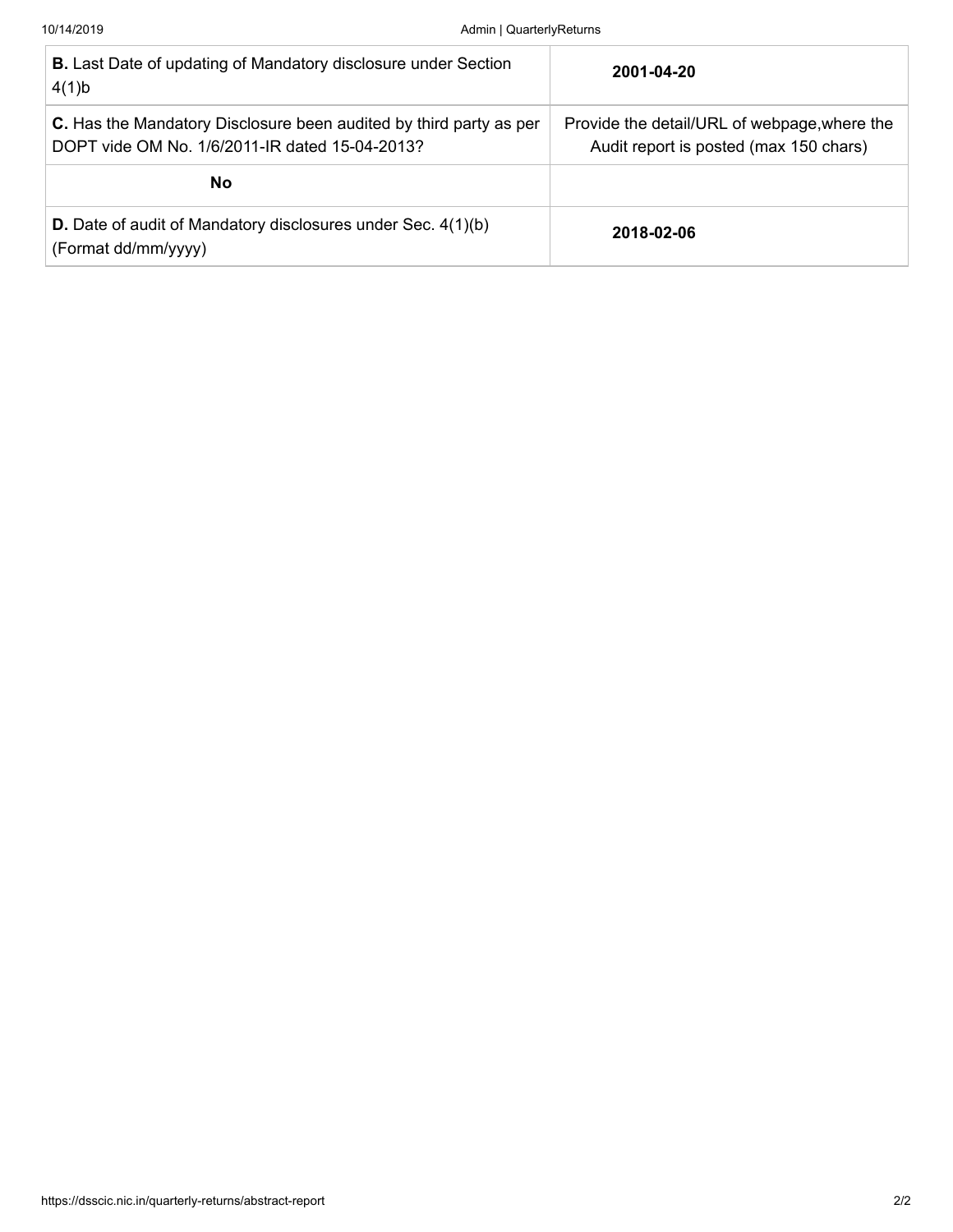## Quaterly Return Form

# **Public Authority** : **Office of the Controller General of Patents, Designs and Trade Marks Quarter** : **4th Quarter (Jan-Mar)2017-2018**

**\*** Block I (Details about the requests and appeals)

|                  | Opening<br><b>Balance</b><br>as on<br>begining<br>of | No. of application<br>received as<br>transfer from<br>other PAs u/s 6(3) | Received during the<br>Quarter(including<br>cases transferred to<br>other PAs) | No. of Cases<br>transfered to<br>other PAs u/s<br>6(3) | Decisions Where<br>requests/appeals<br>rejected | Decisions Where<br>requests/appeals<br>replied |
|------------------|------------------------------------------------------|--------------------------------------------------------------------------|--------------------------------------------------------------------------------|--------------------------------------------------------|-------------------------------------------------|------------------------------------------------|
| Requests         | 15                                                   | 139                                                                      | 514                                                                            | 51                                                     | 0                                               | 535                                            |
| First<br>Appeals |                                                      | N/A                                                                      | 8                                                                              | 1<br>N/A                                               |                                                 | 6                                              |
|                  |                                                      |                                                                          | Total no. Of CAPIOs designated<br>13                                           | Total no. Of CPIOs designated                          | Total no. Of AAs<br>designated<br>13            |                                                |

**\*** Block II (Details about fees Collected,penalty imposed and disciplinary action taken)

| <b>Registration Fee</b>  | <b>Addl. Fee</b>         | <b>Penalty Amount Recovered(in</b> | No. Of Cases where disciplinary      |
|--------------------------|--------------------------|------------------------------------|--------------------------------------|
| <b>Collected(in Rs.)</b> | <b>Collected(in Rs.)</b> | Rs.) as directed by CIC u/s        | action taken against any Officer u/s |
| u/s 7(1)                 | $u/s$ 7(3)               | 20(1)                              | 20(2)                                |
| 5140                     | 12492                    |                                    |                                      |

**\*** Block III (Details Of various provisions of section 8 while rejecting the requested information)

No. Of times various provisions were invoked while rejecting requests

|  | Relevant Sections Of RTI Act 2005 |  |
|--|-----------------------------------|--|
|--|-----------------------------------|--|

|              | <u>Referant Sections Of Reference</u> |   |   |   |   |   |   |   |         |   |    |    |       |
|--------------|---------------------------------------|---|---|---|---|---|---|---|---------|---|----|----|-------|
| Section 8(i) |                                       |   |   |   |   |   |   |   | Section |   |    |    |       |
| a            | b                                     | c | d | e |   | g | h |   |         | 9 | 11 | 24 | other |
| 0            |                                       |   | 0 |   | 0 | 0 | 0 | 0 | 0       | 0 |    |    |       |
|              |                                       |   |   |   |   |   |   |   |         |   |    |    |       |

| <b>A.</b> Is the Mandatory Disclosures under Sec. $4(1)(b)$ posted on the | Provide the detail/URL of webpage, where the |
|---------------------------------------------------------------------------|----------------------------------------------|
| Website of Public Authority?                                              | disclosure is posted (max 150 chars)         |
| Yes                                                                       | www.ipindia.nic.in                           |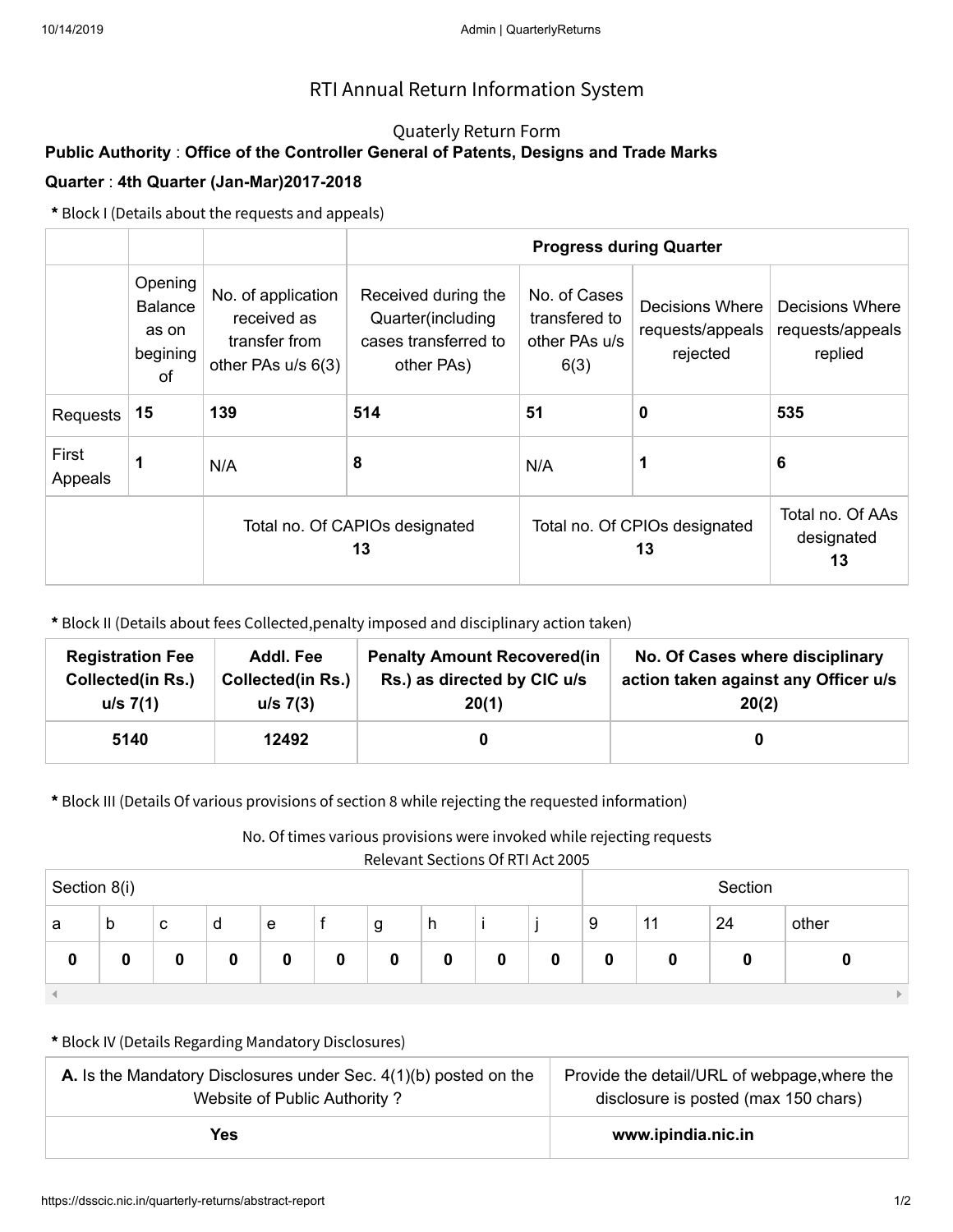| <b>B.</b> Last Date of updating of Mandatory disclosure under Section<br>4(1)b                                       | 2016-02-20                                                                             |
|----------------------------------------------------------------------------------------------------------------------|----------------------------------------------------------------------------------------|
| C. Has the Mandatory Disclosure been audited by third party as per<br>DOPT vide OM No. 1/6/2011-IR dated 15-04-2013? | Provide the detail/URL of webpage, where the<br>Audit report is posted (max 150 chars) |
| No                                                                                                                   |                                                                                        |
| <b>D.</b> Date of audit of Mandatory disclosures under Sec. 4(1)(b)<br>(Format dd/mm/yyyy)                           |                                                                                        |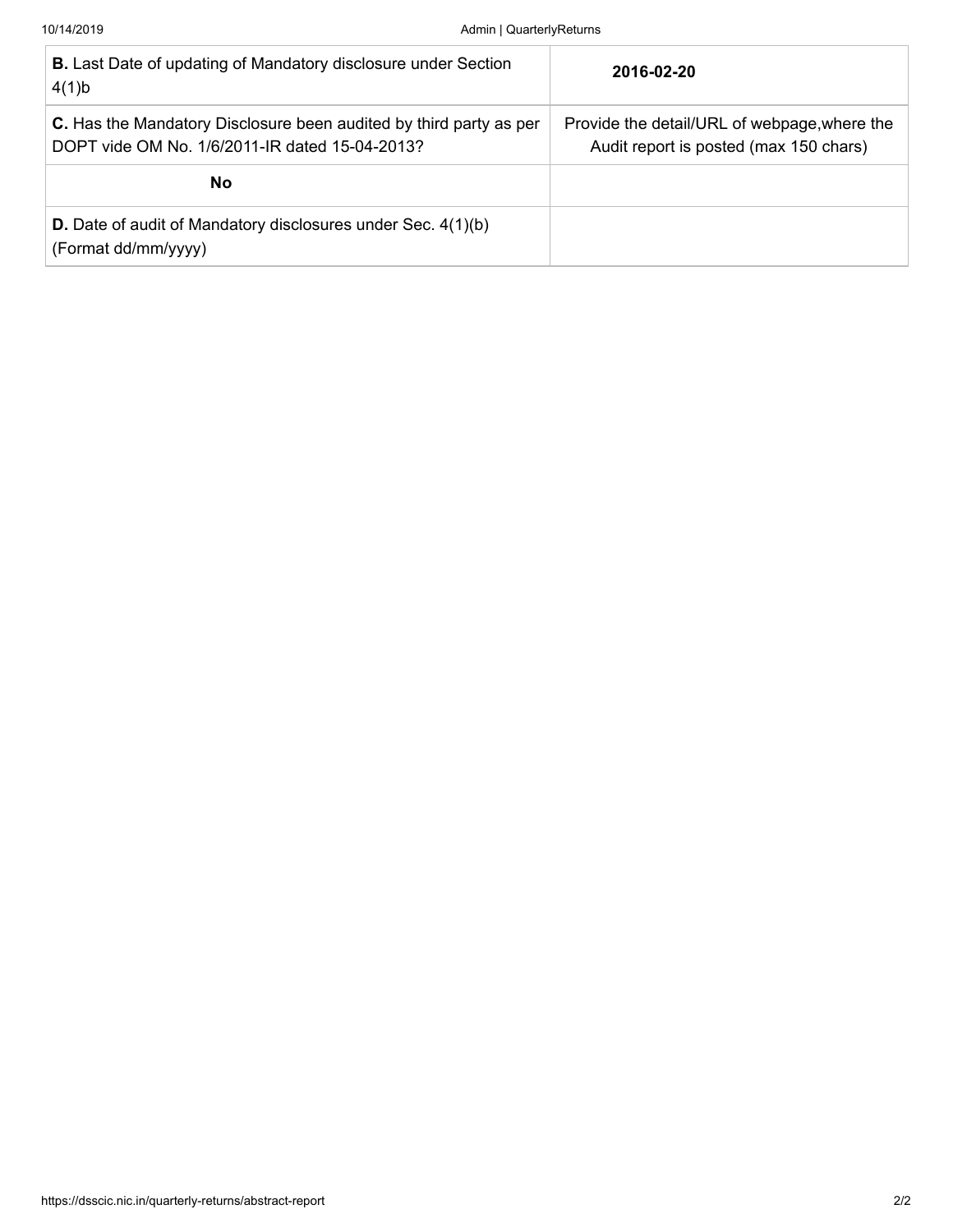## Quaterly Return Form

# **Public Authority** : **Office of the Controller General of Patents, Designs and Trade Marks Quarter** : **Ist Quarter (April-June)2018-2019**

**\*** Block I (Details about the requests and appeals)

|                  |                                                      |                                                                          | <b>Progress during Quarter</b>                                                 |                                                        |                                                 |                                                |  |  |  |
|------------------|------------------------------------------------------|--------------------------------------------------------------------------|--------------------------------------------------------------------------------|--------------------------------------------------------|-------------------------------------------------|------------------------------------------------|--|--|--|
|                  | Opening<br><b>Balance</b><br>as on<br>begining<br>0f | No. of application<br>received as<br>transfer from<br>other PAs u/s 6(3) | Received during the<br>Quarter(including<br>cases transferred to<br>other PAs) | No. of Cases<br>transfered to<br>other PAs u/s<br>6(3) | Decisions Where<br>requests/appeals<br>rejected | Decisions Where<br>requests/appeals<br>replied |  |  |  |
| Requests         | 56                                                   | 39                                                                       | 501                                                                            | 2                                                      | 2                                               | 488                                            |  |  |  |
| First<br>Appeals | $\mathbf 2$                                          | 6<br>N/A                                                                 |                                                                                | 0<br>N/A                                               |                                                 | 8                                              |  |  |  |
|                  |                                                      |                                                                          | Total no. Of CAPIOs designated<br>13                                           | Total no. Of CPIOs designated                          | Total no. Of AAs<br>designated<br>13            |                                                |  |  |  |

**\*** Block II (Details about fees Collected,penalty imposed and disciplinary action taken)

| <b>Registration Fee</b>  | Addl. Fee                | <b>Penalty Amount Recovered (in</b> | No. Of Cases where disciplinary      |
|--------------------------|--------------------------|-------------------------------------|--------------------------------------|
| <b>Collected(in Rs.)</b> | <b>Collected(in Rs.)</b> | Rs.) as directed by CIC u/s         | action taken against any Officer u/s |
| u/s 7(1)                 | $u/s$ 7(3)               | 20(1)                               | 20(2)                                |
| 13225                    | 3694                     |                                     |                                      |

**\*** Block III (Details Of various provisions of section 8 while rejecting the requested information)

No. Of times various provisions were invoked while rejecting requests

|  | Relevant Sections Of RTI Act 2005 |  |
|--|-----------------------------------|--|
|--|-----------------------------------|--|

| 1.333111.933111.11111.1312.2003 |   |   |   |   |   |   |   |   |         |   |    |    |       |
|---------------------------------|---|---|---|---|---|---|---|---|---------|---|----|----|-------|
| Section 8(i)                    |   |   |   |   |   |   |   |   | Section |   |    |    |       |
| a                               | b | c | d | e |   | g | h |   |         | 9 | 11 | 24 | other |
| 0                               |   |   | 0 |   | 0 | 0 | 0 | 0 | 0       | 0 | 0  |    |       |
|                                 |   |   |   |   |   |   |   |   |         |   |    |    |       |

| <b>A.</b> Is the Mandatory Disclosures under Sec. $4(1)(b)$ posted on the | Provide the detail/URL of webpage, where the |
|---------------------------------------------------------------------------|----------------------------------------------|
| Website of Public Authority?                                              | disclosure is posted (max 150 chars)         |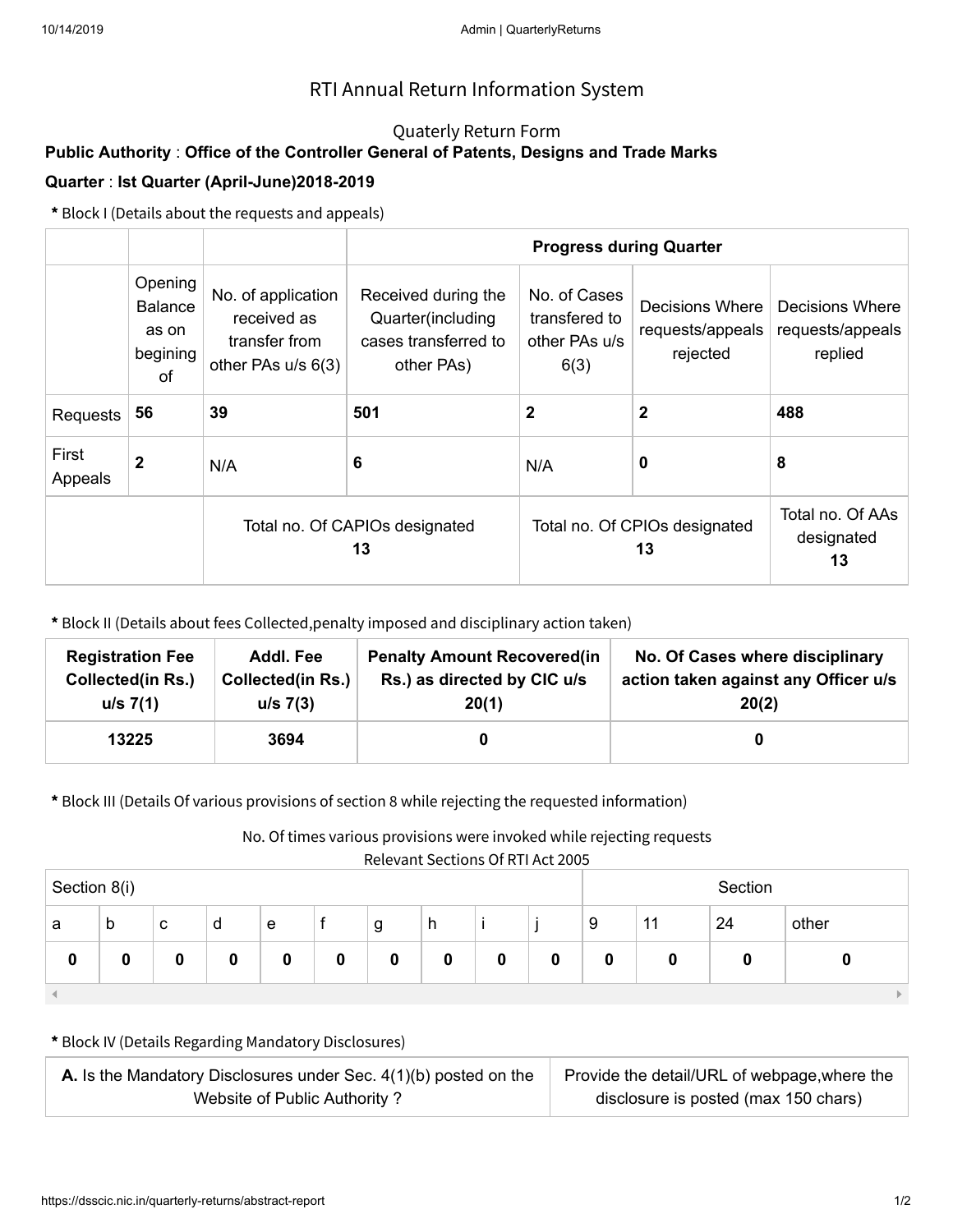| <b>Yes</b>                                                                                                           | http://www.ipindia.nic.in<br>http://www.ipindia.nic.in/right-<br>to-information.htm    |
|----------------------------------------------------------------------------------------------------------------------|----------------------------------------------------------------------------------------|
| <b>B.</b> Last Date of updating of Mandatory disclosure under Section<br>4(1)b                                       | 2018-07-25                                                                             |
| C. Has the Mandatory Disclosure been audited by third party as per<br>DOPT vide OM No. 1/6/2011-IR dated 15-04-2013? | Provide the detail/URL of webpage, where the<br>Audit report is posted (max 150 chars) |
| <b>No</b>                                                                                                            |                                                                                        |
| <b>D.</b> Date of audit of Mandatory disclosures under Sec. 4(1)(b)<br>(Format dd/mm/yyyy)                           | 2019-01-01                                                                             |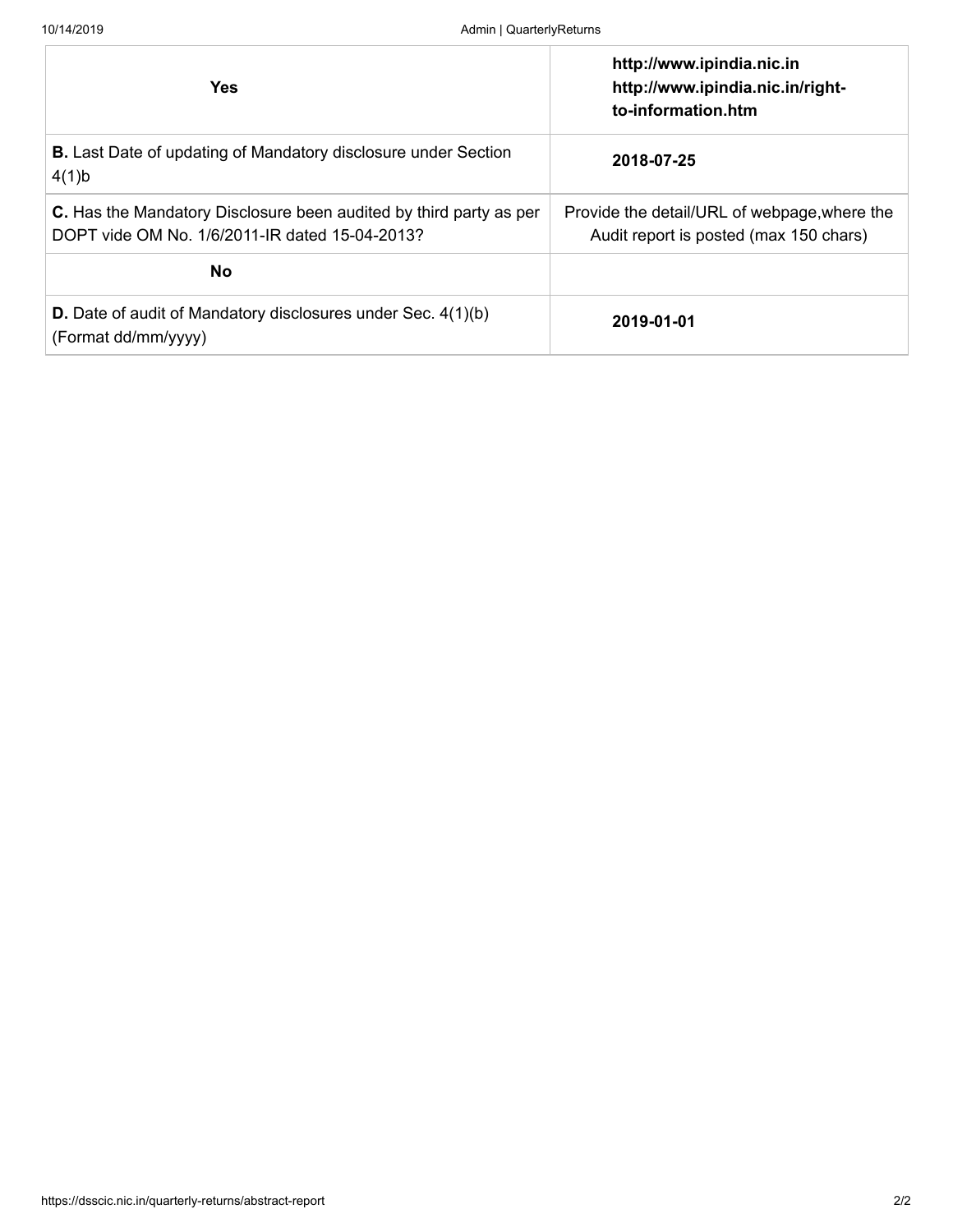## Quaterly Return Form

# **Public Authority** : **Office of the Controller General of Patents, Designs and Trade Marks Quarter** : **2nd Quarter (July-Sept)2018-2019**

**\*** Block I (Details about the requests and appeals)

|                  | Opening<br><b>Balance</b><br>as on<br>begining<br>of | No. of application<br>received as<br>transfer from<br>other PAs u/s 6(3) | Received during the<br>Quarter(including<br>cases transferred to<br>other PAs) | No. of Cases<br>transfered to<br>other PAs u/s<br>6(3) | Decisions Where<br>requests/appeals<br>rejected | Decisions Where<br>requests/appeals<br>replied |
|------------------|------------------------------------------------------|--------------------------------------------------------------------------|--------------------------------------------------------------------------------|--------------------------------------------------------|-------------------------------------------------|------------------------------------------------|
| <b>Requests</b>  | 104                                                  | 38                                                                       | 481                                                                            |                                                        | 3                                               | 571                                            |
| First<br>Appeals | 0                                                    | N/A                                                                      | 18                                                                             | 0<br>N/A                                               |                                                 | 14                                             |
|                  |                                                      |                                                                          | Total no. Of CAPIOs designated<br>14                                           | Total no. Of CPIOs designated                          | Total no. Of AAs<br>designated<br>14            |                                                |

**\*** Block II (Details about fees Collected,penalty imposed and disciplinary action taken)

| <b>Registration Fee</b>  | Addl. Fee                | <b>Penalty Amount Recovered (in</b> | No. Of Cases where disciplinary      |
|--------------------------|--------------------------|-------------------------------------|--------------------------------------|
| <b>Collected(in Rs.)</b> | <b>Collected(in Rs.)</b> | Rs.) as directed by CIC u/s         | action taken against any Officer u/s |
| u/s 7(1)                 | $u/s$ 7(3)               | 20(1)                               | 20(2)                                |
| 10350                    | 1206                     |                                     |                                      |

**\*** Block III (Details Of various provisions of section 8 while rejecting the requested information)

No. Of times various provisions were invoked while rejecting requests

|  | Relevant Sections Of RTI Act 2005 |  |
|--|-----------------------------------|--|
|--|-----------------------------------|--|

|              | <u>Relevant Sections Of Rinact 2005</u> |   |   |   |   |   |   |   |         |   |    |    |       |
|--------------|-----------------------------------------|---|---|---|---|---|---|---|---------|---|----|----|-------|
| Section 8(i) |                                         |   |   |   |   |   |   |   | Section |   |    |    |       |
| a            | b                                       | c | d | e |   | g | h |   |         | 9 | 11 | 24 | other |
| 0            |                                         |   | 0 |   | 0 | 0 | 0 | 0 | 0       | 0 | 0  |    |       |
|              |                                         |   |   |   |   |   |   |   |         |   |    |    |       |

| <b>A.</b> Is the Mandatory Disclosures under Sec. $4(1)(b)$ posted on the | Provide the detail/URL of webpage, where the    |
|---------------------------------------------------------------------------|-------------------------------------------------|
| Website of Public Authority?                                              | disclosure is posted (max 150 chars)            |
| Yes.                                                                      | www.ipindia.nic.in/right-to-<br>information.htm |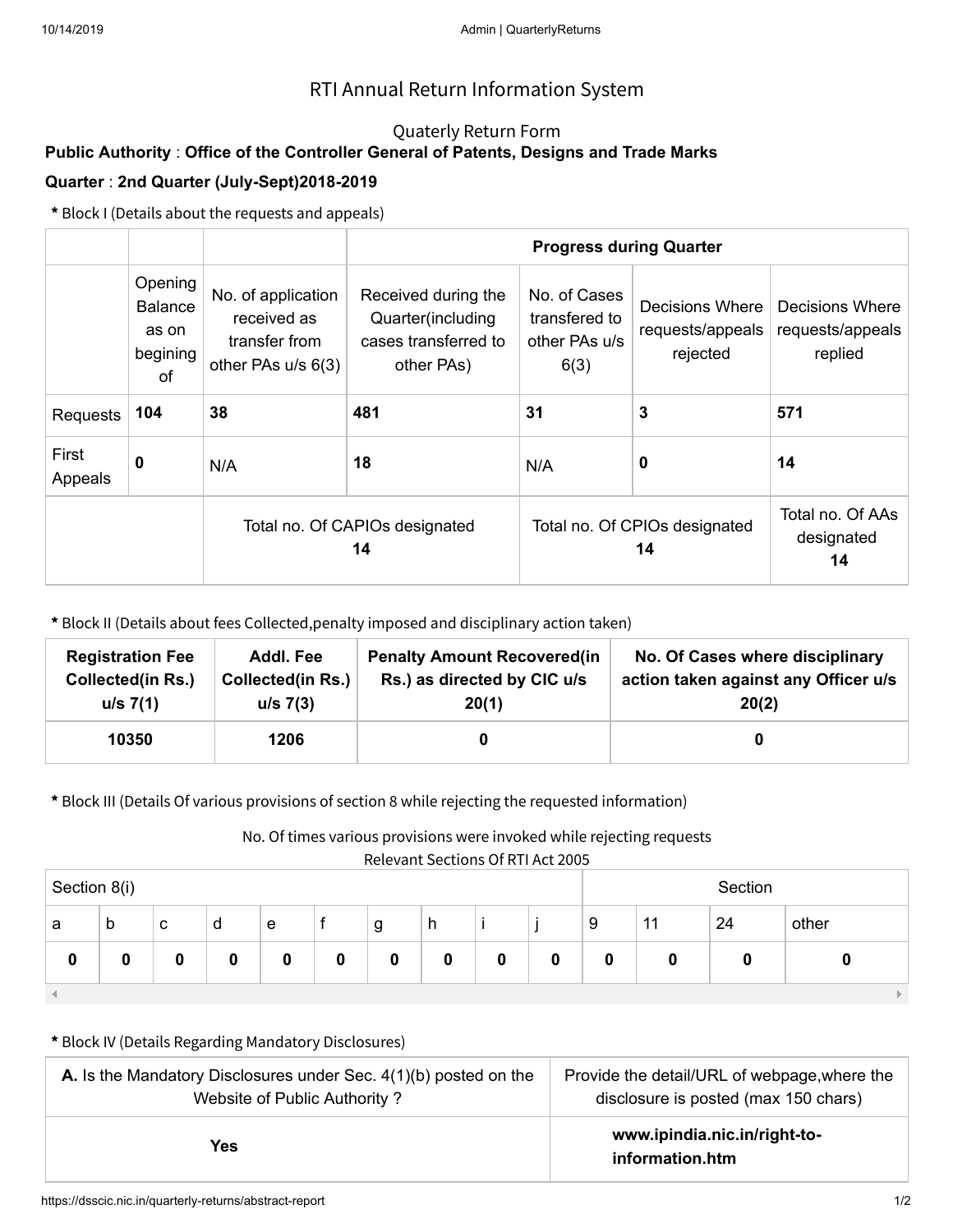| <b>B.</b> Last Date of updating of Mandatory disclosure under Section<br>4(1)b                                       | 2018-11-20                                                                             |
|----------------------------------------------------------------------------------------------------------------------|----------------------------------------------------------------------------------------|
| C. Has the Mandatory Disclosure been audited by third party as per<br>DOPT vide OM No. 1/6/2011-IR dated 15-04-2013? | Provide the detail/URL of webpage, where the<br>Audit report is posted (max 150 chars) |
| No.                                                                                                                  |                                                                                        |
| <b>D.</b> Date of audit of Mandatory disclosures under Sec. 4(1)(b)<br>(Format dd/mm/yyyy)                           | 2019-03-07                                                                             |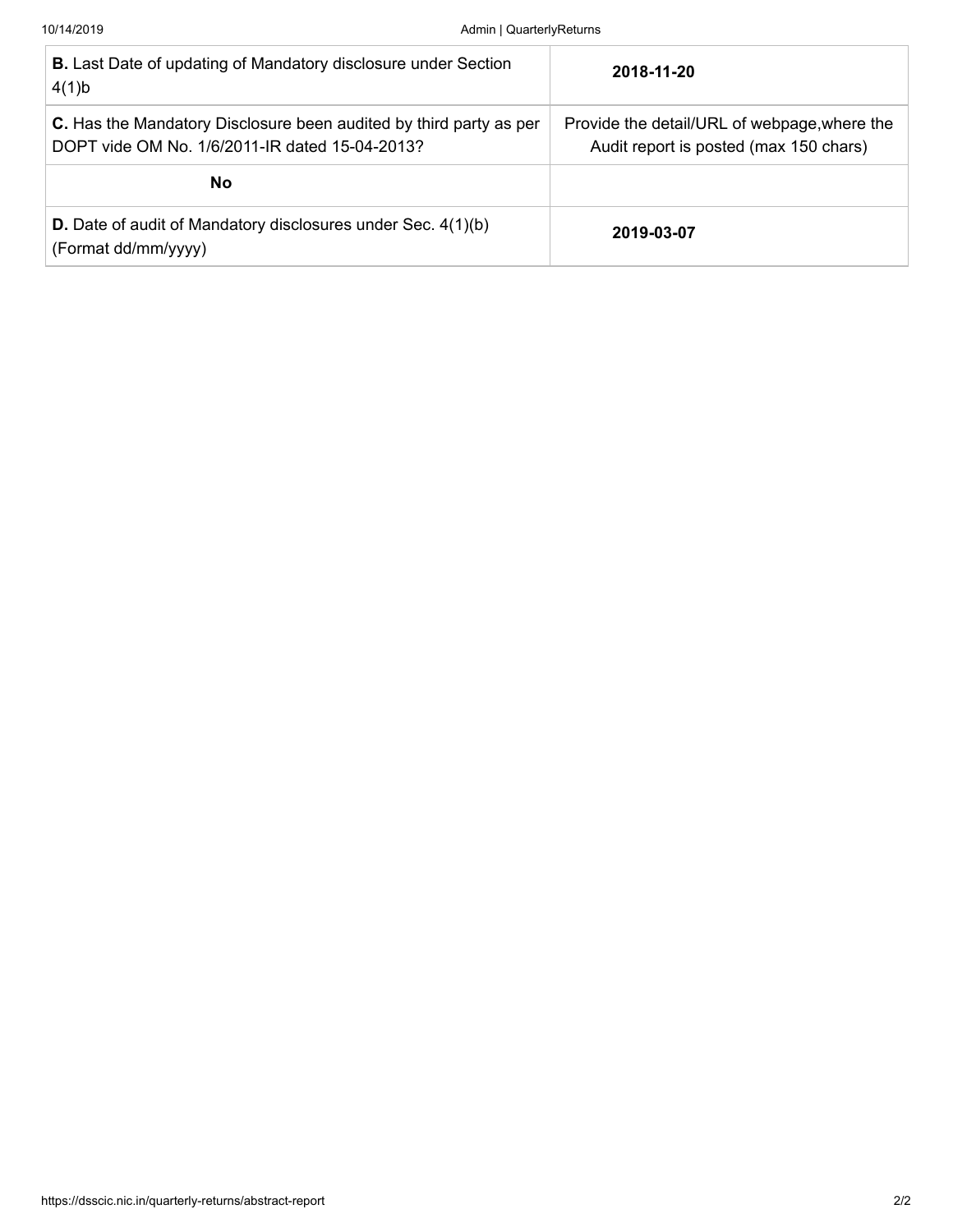## Quaterly Return Form

# **Public Authority** : **Office of the Controller General of Patents, Designs and Trade Marks Quarter** : **3rd Quarter (Oct-Dec)2018-2019**

**\*** Block I (Details about the requests and appeals)

|                  | Opening<br>No. of application<br><b>Balance</b><br>received as<br>as on<br>transfer from<br>begining<br>other PAs u/s 6(3)<br>of |     | Received during the<br>Quarter(including<br>cases transferred to<br>other PAs) | No. of Cases<br>transfered to<br>other PAs u/s<br>6(3) | Decisions Where<br>requests/appeals<br>rejected | Decisions Where<br>requests/appeals<br>replied |
|------------------|----------------------------------------------------------------------------------------------------------------------------------|-----|--------------------------------------------------------------------------------|--------------------------------------------------------|-------------------------------------------------|------------------------------------------------|
| <b>Requests</b>  | 58                                                                                                                               | 108 | 525                                                                            | 24                                                     | 6                                               | 655                                            |
| First<br>Appeals | 4                                                                                                                                | N/A | 12                                                                             | N/A                                                    | 0                                               | 11                                             |
|                  |                                                                                                                                  |     | Total no. Of CAPIOs designated<br>13                                           | Total no. Of CPIOs designated                          | Total no. Of AAs<br>designated<br>13            |                                                |

**\*** Block II (Details about fees Collected,penalty imposed and disciplinary action taken)

| <b>Registration Fee</b>  | Addl. Fee                | <b>Penalty Amount Recovered (in</b> | No. Of Cases where disciplinary      |
|--------------------------|--------------------------|-------------------------------------|--------------------------------------|
| <b>Collected(in Rs.)</b> | <b>Collected(in Rs.)</b> | Rs.) as directed by CIC u/s         | action taken against any Officer u/s |
| u/s 7(1)                 | $u/s$ 7(3)               | 20(1)                               | 20(2)                                |
| 11100                    | 5165                     |                                     |                                      |

**\*** Block III (Details Of various provisions of section 8 while rejecting the requested information)

No. Of times various provisions were invoked while rejecting requests

Relevant Sections Of RTI Act 2005

| <u>REIEVAIIL SECUVIIS VI RITACLZVUS</u><br>Section 8(i) |   |   |   |   |  |   |   |   | Section |   |    |    |       |
|---------------------------------------------------------|---|---|---|---|--|---|---|---|---------|---|----|----|-------|
| a                                                       | b | c | d | e |  | g | h |   |         | 9 | 11 | 24 | other |
| 0                                                       |   |   | 0 |   |  | 0 | 0 | 0 |         | 0 |    |    | Э     |
|                                                         |   |   |   |   |  |   |   |   |         |   |    |    |       |

| <b>A.</b> Is the Mandatory Disclosures under Sec. $4(1)(b)$ posted on the | Provide the detail/URL of webpage, where the |  |  |
|---------------------------------------------------------------------------|----------------------------------------------|--|--|
| Website of Public Authority?                                              | disclosure is posted (max 150 chars)         |  |  |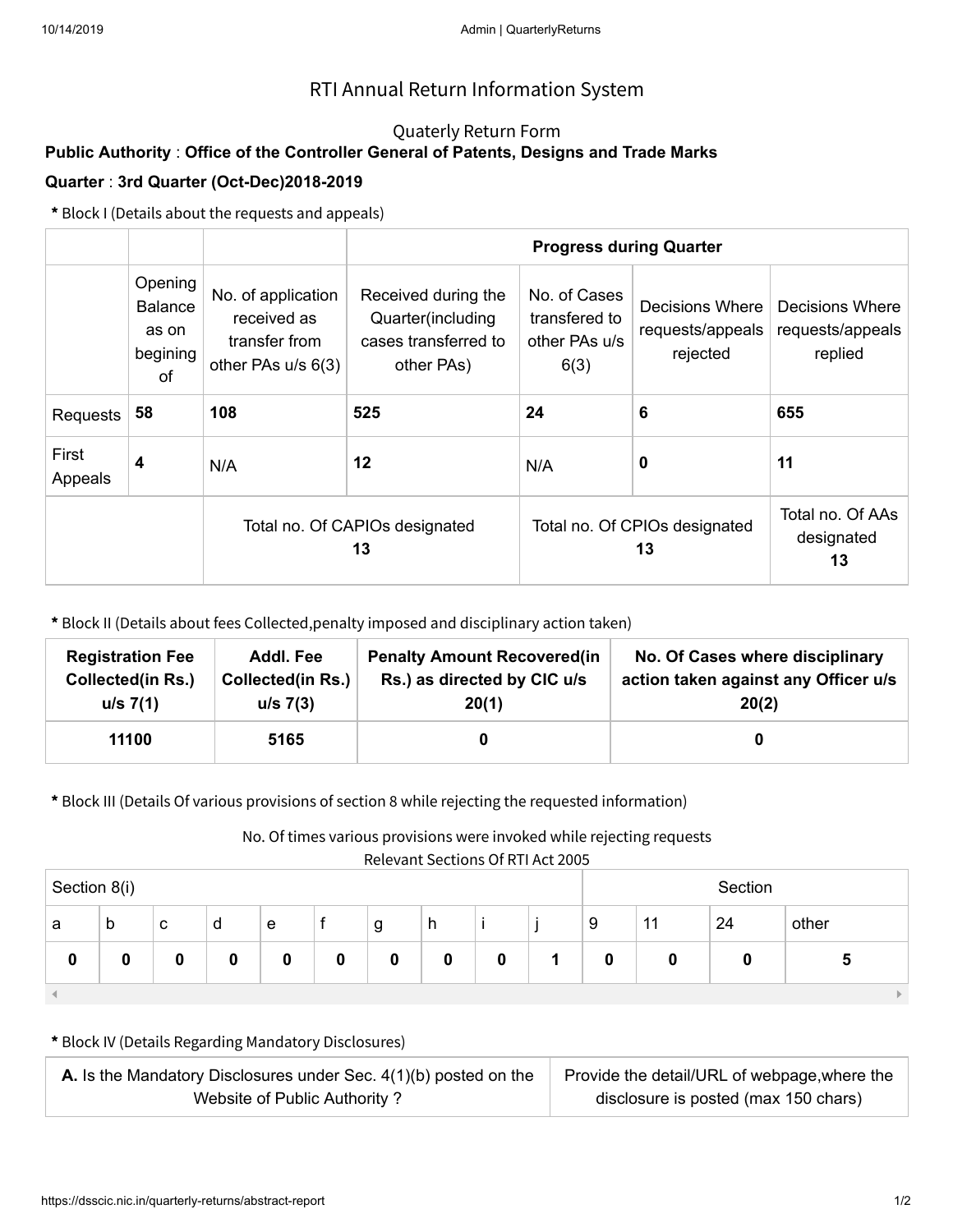| <b>Yes</b>                                                                                                           | http://www.ipindia.nic.in<br>http://www.ipindia.nic.in/right-<br>to-information.htm    |
|----------------------------------------------------------------------------------------------------------------------|----------------------------------------------------------------------------------------|
| <b>B.</b> Last Date of updating of Mandatory disclosure under Section<br>4(1)b                                       | 2019-02-08                                                                             |
| C. Has the Mandatory Disclosure been audited by third party as per<br>DOPT vide OM No. 1/6/2011-IR dated 15-04-2013? | Provide the detail/URL of webpage, where the<br>Audit report is posted (max 150 chars) |
| <b>No</b>                                                                                                            |                                                                                        |
| <b>D.</b> Date of audit of Mandatory disclosures under Sec. 4(1)(b)<br>(Format dd/mm/yyyy)                           | 2019-04-30                                                                             |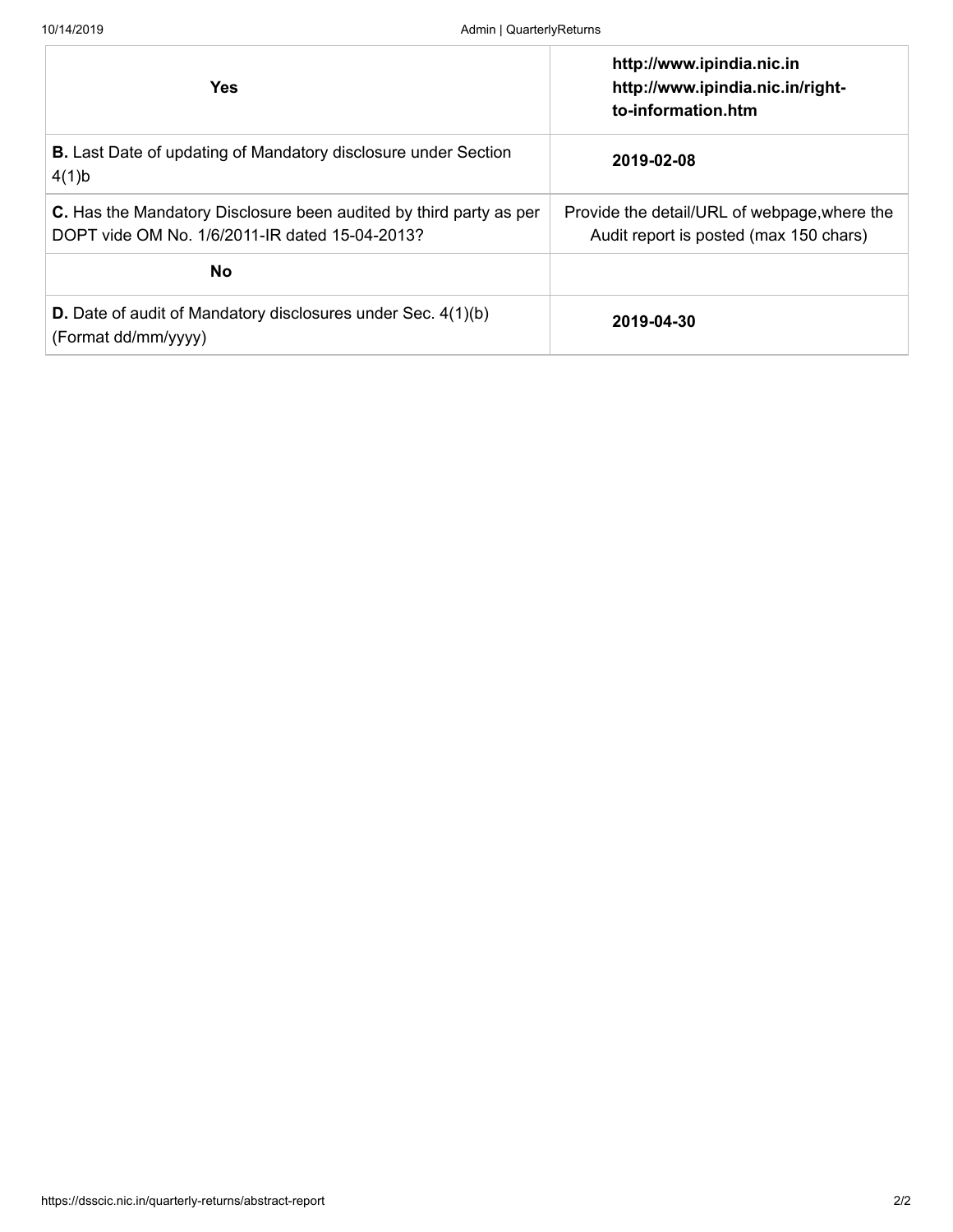## Quaterly Return Form

# **Public Authority** : **Office of the Controller General of Patents, Designs and Trade Marks Quarter** : **4th Quarter (Jan-Mar)2018-2019**

**\*** Block I (Details about the requests and appeals)

|                  | Opening<br>No. of application<br><b>Balance</b><br>received as<br>as on<br>transfer from<br>begining<br>other PAs u/s 6(3)<br>of |     | Received during the<br>Quarter(including<br>cases transferred to<br>other PAs) | No. of Cases<br>transfered to<br>other PAs u/s<br>6(3) | Decisions Where<br>requests/appeals<br>rejected | Decisions Where<br>requests/appeals<br>replied |
|------------------|----------------------------------------------------------------------------------------------------------------------------------|-----|--------------------------------------------------------------------------------|--------------------------------------------------------|-------------------------------------------------|------------------------------------------------|
| Requests         | 6                                                                                                                                | 94  | 432                                                                            | 63                                                     | 3                                               | 458                                            |
| First<br>Appeals | 5                                                                                                                                | N/A | 13                                                                             | N/A                                                    | 0                                               | 12                                             |
|                  |                                                                                                                                  |     | Total no. Of CAPIOs designated<br>13                                           | Total no. Of CPIOs designated                          | Total no. Of AAs<br>designated<br>13            |                                                |

**\*** Block II (Details about fees Collected,penalty imposed and disciplinary action taken)

| <b>Registration Fee</b>  | Addl. Fee                | <b>Penalty Amount Recovered(in</b> | No. Of Cases where disciplinary      |
|--------------------------|--------------------------|------------------------------------|--------------------------------------|
| <b>Collected(in Rs.)</b> | <b>Collected(in Rs.)</b> | Rs.) as directed by CIC u/s        | action taken against any Officer u/s |
| u/s 7(1)                 | $u/s$ 7(3)               | 20(1)                              | 20(2)                                |
| 7350                     | 9471                     |                                    |                                      |

**\*** Block III (Details Of various provisions of section 8 while rejecting the requested information)

No. Of times various provisions were invoked while rejecting requests

Relevant Sections Of RTI Act 2005

| <u>REIEVAIIL SECUVIIS VI RITACLZVUS</u><br>Section 8(i) |   |   |   |   |  |   |   |   | Section |   |    |    |       |
|---------------------------------------------------------|---|---|---|---|--|---|---|---|---------|---|----|----|-------|
| a                                                       | b | c | d | e |  | g | h |   |         | 9 | 11 | 24 | other |
| 0                                                       |   |   | 0 |   |  | 0 | 0 | 0 | 3       | 0 |    |    |       |
|                                                         |   |   |   |   |  |   |   |   |         |   |    |    |       |

| <b>A.</b> Is the Mandatory Disclosures under Sec. $4(1)(b)$ posted on the | Provide the detail/URL of webpage, where the |  |  |
|---------------------------------------------------------------------------|----------------------------------------------|--|--|
| Website of Public Authority?                                              | disclosure is posted (max 150 chars)         |  |  |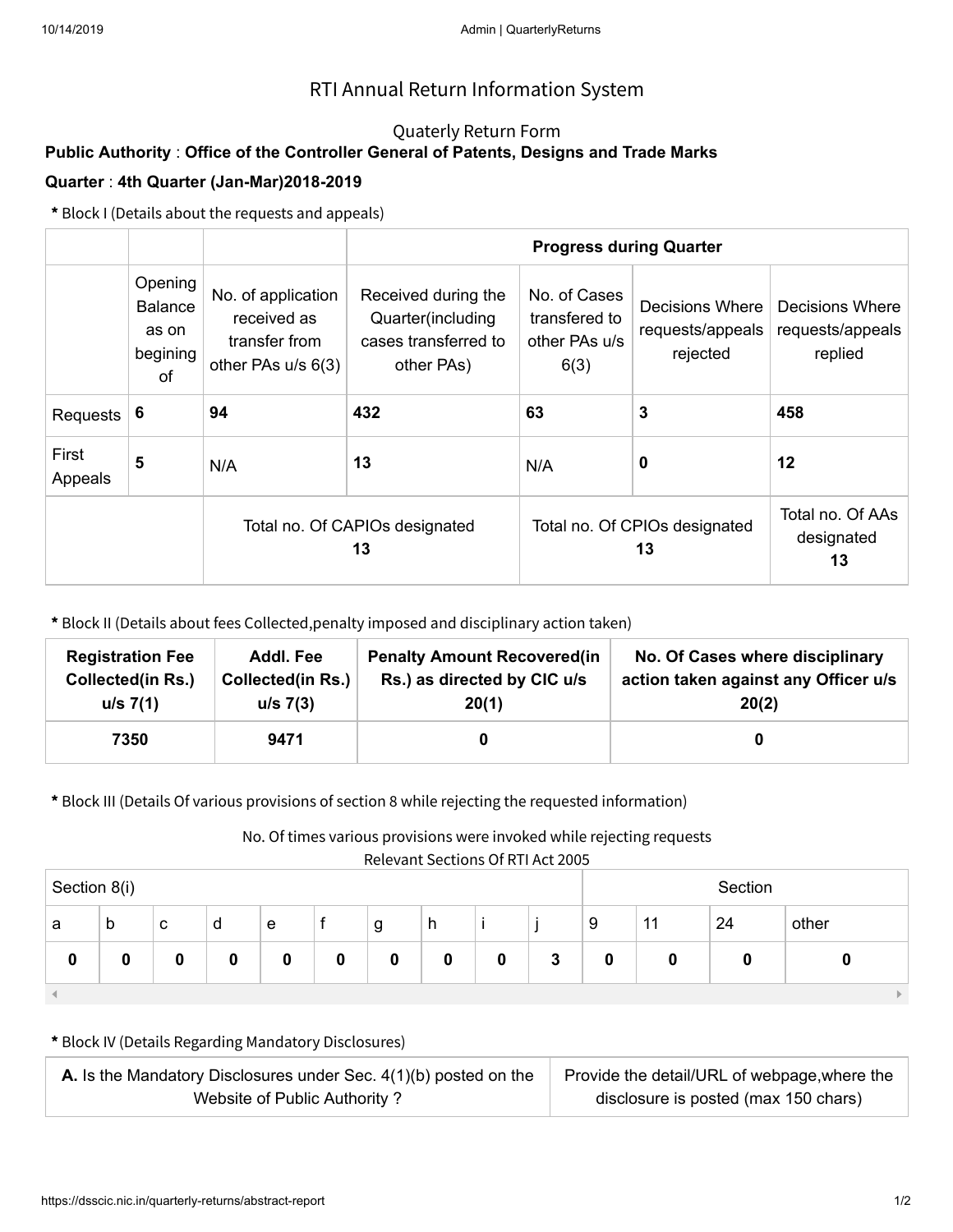| <b>Yes</b>                                                                                                           | http://www.ipindia.nic.in<br>http://www.ipindia.nic.in/right-<br>to-information.htm    |
|----------------------------------------------------------------------------------------------------------------------|----------------------------------------------------------------------------------------|
| <b>B.</b> Last Date of updating of Mandatory disclosure under Section<br>4(1)b                                       | 2018-03-18                                                                             |
| C. Has the Mandatory Disclosure been audited by third party as per<br>DOPT vide OM No. 1/6/2011-IR dated 15-04-2013? | Provide the detail/URL of webpage, where the<br>Audit report is posted (max 150 chars) |
| <b>No</b>                                                                                                            |                                                                                        |
| <b>D.</b> Date of audit of Mandatory disclosures under Sec. 4(1)(b)<br>(Format dd/mm/yyyy)                           |                                                                                        |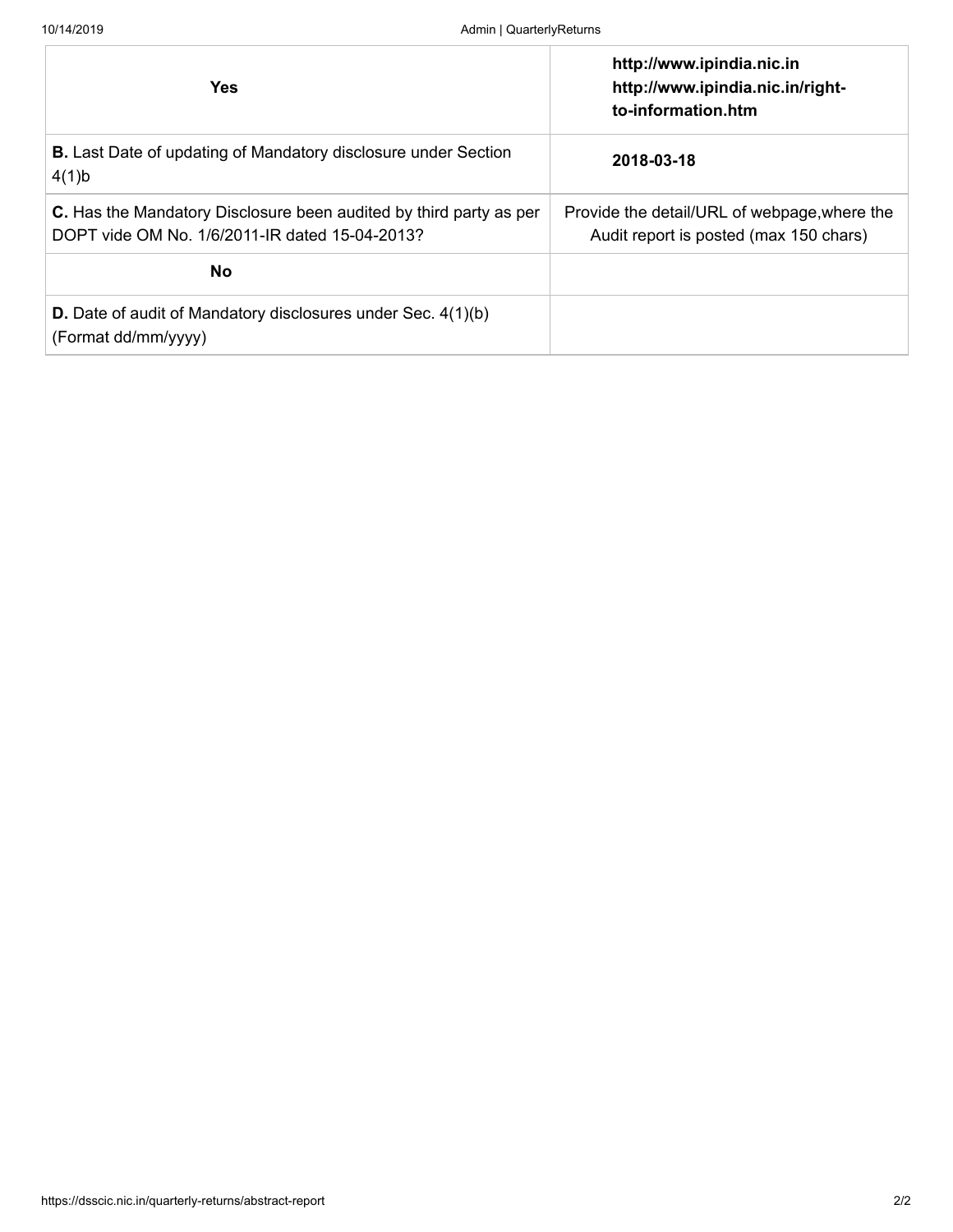## Quaterly Return Form

# **Public Authority** : **Office of the Controller General of Patents, Designs and Trade Marks Quarter** : **Ist Quarter (April-June)2019-2020**

**\*** Block I (Details about the requests and appeals)

|                  | Opening<br>No. of application<br><b>Balance</b><br>received as<br>as on<br>transfer from<br>begining<br>other PAs u/s 6(3)<br>of |     | Received during the<br>Quarter(including<br>cases transferred to<br>other PAs) | No. of Cases<br>transfered to<br>other PAs u/s<br>6(3) | Decisions Where<br>requests/appeals<br>rejected | Decisions Where<br>requests/appeals<br>replied |
|------------------|----------------------------------------------------------------------------------------------------------------------------------|-----|--------------------------------------------------------------------------------|--------------------------------------------------------|-------------------------------------------------|------------------------------------------------|
| Requests         | 8                                                                                                                                | 82  | 424                                                                            | 24                                                     | $\mathbf 2$                                     | 480                                            |
| First<br>Appeals | 6                                                                                                                                | N/A | 11                                                                             | N/A                                                    | 0                                               | 11                                             |
|                  |                                                                                                                                  |     | Total no. Of CAPIOs designated<br>13                                           | Total no. Of CPIOs designated                          | Total no. Of AAs<br>designated<br>13            |                                                |

**\*** Block II (Details about fees Collected,penalty imposed and disciplinary action taken)

| <b>Registration Fee</b>  | Addl. Fee                | <b>Penalty Amount Recovered (in</b> | No. Of Cases where disciplinary      |
|--------------------------|--------------------------|-------------------------------------|--------------------------------------|
| <b>Collected(in Rs.)</b> | <b>Collected(in Rs.)</b> | Rs.) as directed by CIC u/s         | action taken against any Officer u/s |
| u/s 7(1)                 | $u/s$ 7(3)               | 20(1)                               | 20(2)                                |
| 6105                     | 7879                     |                                     |                                      |

**\*** Block III (Details Of various provisions of section 8 while rejecting the requested information)

No. Of times various provisions were invoked while rejecting requests

Relevant Sections Of RTI Act 2005

|              |   |   |   |   |  |   |   |         | <u>REIEVAIIL SECUVIIS VI RITACLZVUS</u> |   |    |    |       |
|--------------|---|---|---|---|--|---|---|---------|-----------------------------------------|---|----|----|-------|
| Section 8(i) |   |   |   |   |  |   |   | Section |                                         |   |    |    |       |
| a            | b | c | d | e |  | g | h |         |                                         | 9 | 11 | 24 | other |
| 0            |   |   | 0 |   |  | 0 | 0 | 0       |                                         | 0 |    |    |       |
|              |   |   |   |   |  |   |   |         |                                         |   |    |    |       |

| <b>A.</b> Is the Mandatory Disclosures under Sec. $4(1)(b)$ posted on the | Provide the detail/URL of webpage, where the |
|---------------------------------------------------------------------------|----------------------------------------------|
| Website of Public Authority?                                              | disclosure is posted (max 150 chars)         |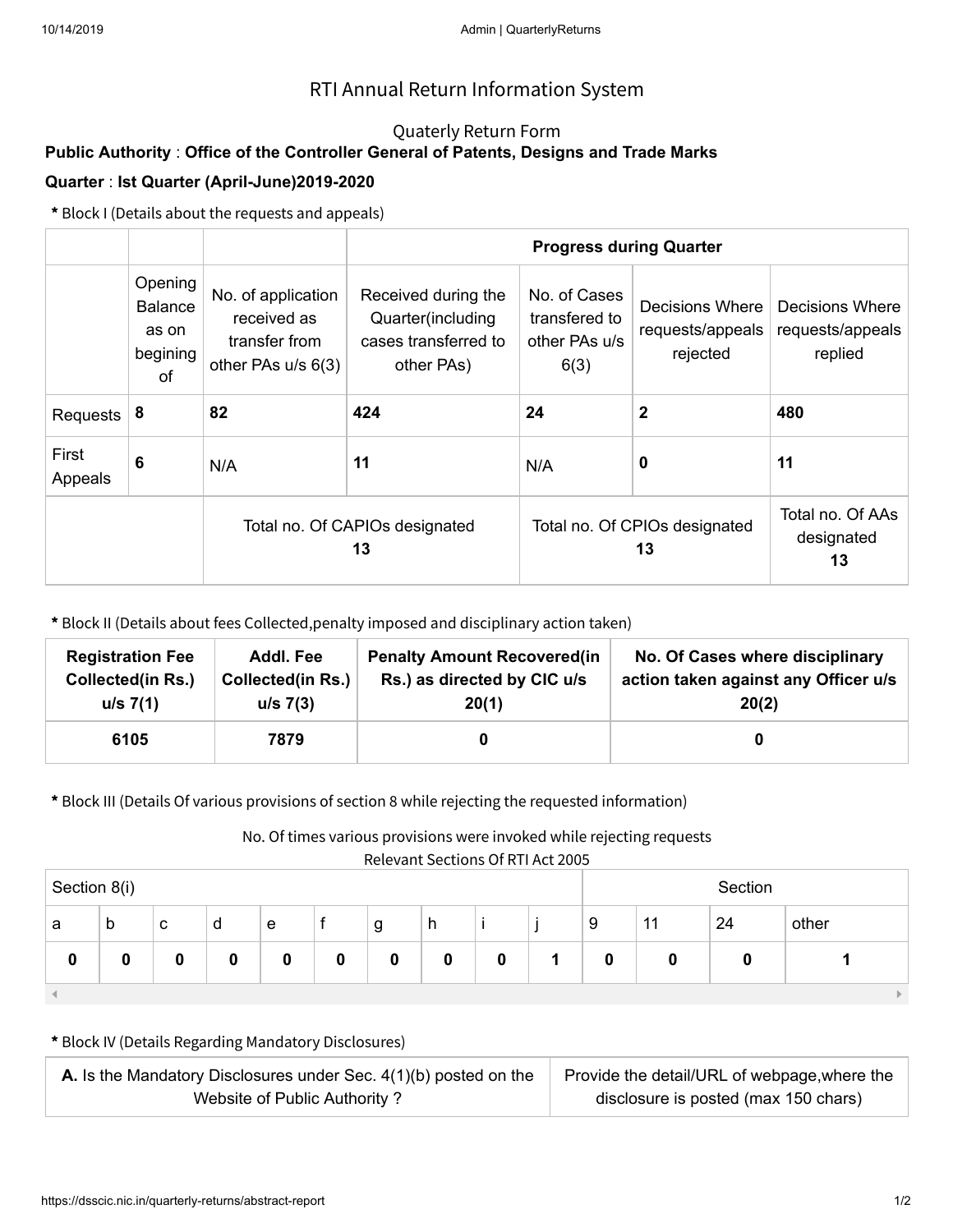| <b>Yes</b>                                                                                                           | http://www.ipindia.nic.in<br>http://www.ipindia.nic.in/right-<br>to-information.htm    |
|----------------------------------------------------------------------------------------------------------------------|----------------------------------------------------------------------------------------|
| <b>B.</b> Last Date of updating of Mandatory disclosure under Section<br>4(1)b                                       | 2019-05-17                                                                             |
| C. Has the Mandatory Disclosure been audited by third party as per<br>DOPT vide OM No. 1/6/2011-IR dated 15-04-2013? | Provide the detail/URL of webpage, where the<br>Audit report is posted (max 150 chars) |
| <b>No</b>                                                                                                            |                                                                                        |
| <b>D.</b> Date of audit of Mandatory disclosures under Sec. 4(1)(b)<br>(Format dd/mm/yyyy)                           | 2019-07-26                                                                             |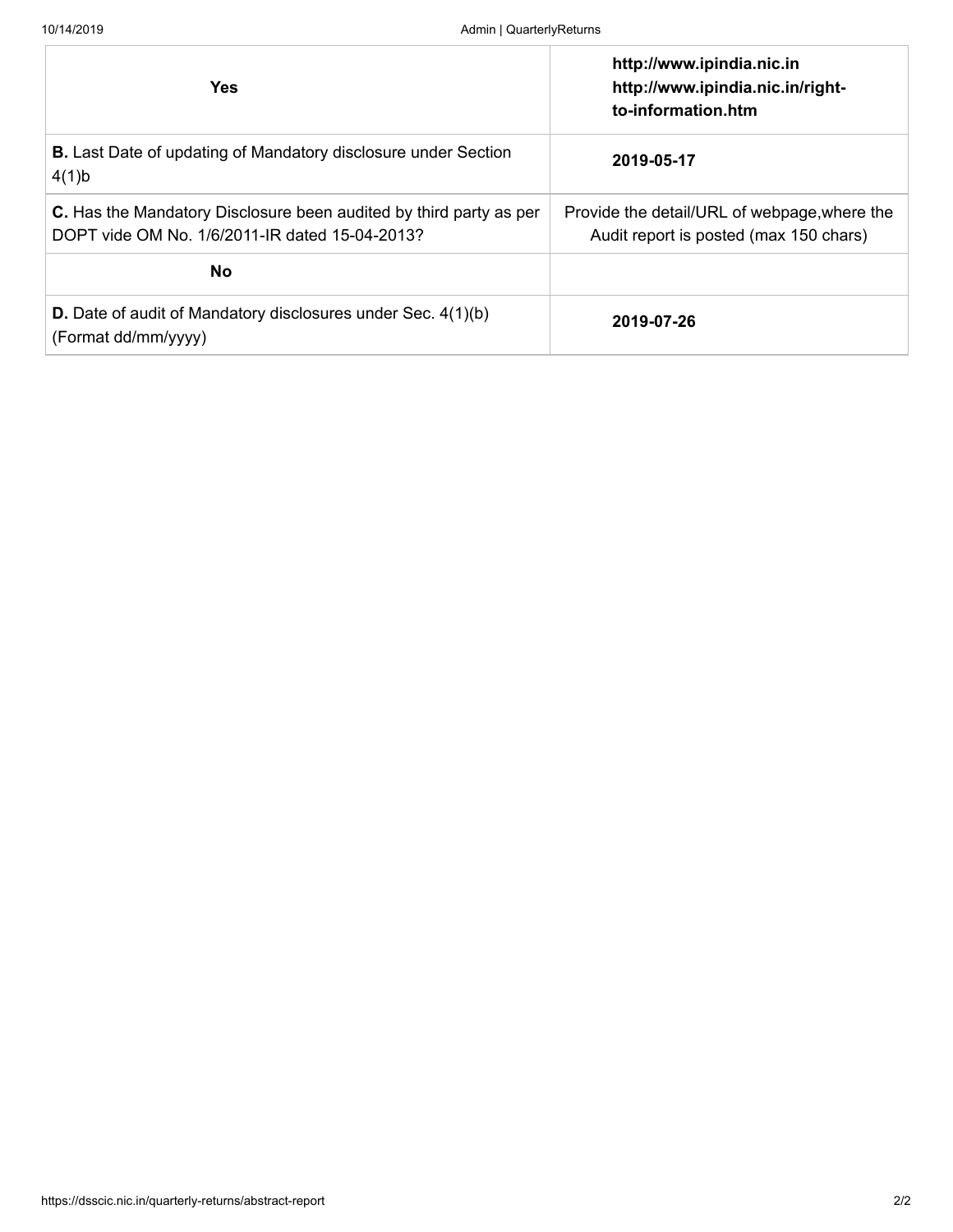## Quaterly Return Form

# **Public Authority** : **Office of the Controller General of Patents, Designs and Trade Marks Quarter** : **2nd Quarter (July-Sept)2019-2020**

**\*** Block I (Details about the requests and appeals)

|                  | Opening<br><b>Balance</b><br>as on<br>begining<br>0f | No. of application<br>received as<br>transfer from<br>other PAs u/s 6(3) | Received during the<br>Quarter(including<br>cases transferred to<br>other PAs) | No. of Cases<br>transfered to<br>other PAs u/s<br>6(3) | Decisions Where<br>requests/appeals<br>rejected | Decisions Where<br>requests/appeals<br>replied |
|------------------|------------------------------------------------------|--------------------------------------------------------------------------|--------------------------------------------------------------------------------|--------------------------------------------------------|-------------------------------------------------|------------------------------------------------|
| Requests         | 8                                                    | 107                                                                      | 327                                                                            | 9                                                      | 1                                               | 423                                            |
| First<br>Appeals | 6                                                    | N/A                                                                      | 21                                                                             | N/A                                                    | 0                                               | 21                                             |
|                  |                                                      |                                                                          | Total no. Of CAPIOs designated<br>13                                           | Total no. Of CPIOs designated                          | Total no. Of AAs<br>designated<br>13            |                                                |

**\*** Block II (Details about fees Collected,penalty imposed and disciplinary action taken)

| <b>Registration Fee</b>  | Addl. Fee                | <b>Penalty Amount Recovered (in</b> | No. Of Cases where disciplinary      |
|--------------------------|--------------------------|-------------------------------------|--------------------------------------|
| <b>Collected(in Rs.)</b> | <b>Collected(in Rs.)</b> | Rs.) as directed by CIC u/s         | action taken against any Officer u/s |
| u/s 7(1)                 | $u/s$ 7(3)               | 20(1)                               | 20(2)                                |
| 4045                     | 3916                     |                                     |                                      |

**\*** Block III (Details Of various provisions of section 8 while rejecting the requested information)

No. Of times various provisions were invoked while rejecting requests

|              |   |   |   |   |   |   |   |         | 11010 Valle Occupito Of Itilia 10020 |   |    |    |       |
|--------------|---|---|---|---|---|---|---|---------|--------------------------------------|---|----|----|-------|
| Section 8(i) |   |   |   |   |   |   |   | Section |                                      |   |    |    |       |
| a            | b | c | d | e |   | g | h |         |                                      | 9 | 11 | 24 | other |
| 0            |   |   | 0 |   | 0 | 0 | 0 | 0       | 0                                    | 0 | 0  |    |       |
|              |   |   |   |   |   |   |   |         |                                      |   |    |    |       |

| <b>A.</b> Is the Mandatory Disclosures under Sec. $4(1)(b)$ posted on the | Provide the detail/URL of webpage, where the |
|---------------------------------------------------------------------------|----------------------------------------------|
| Website of Public Authority?                                              | disclosure is posted (max 150 chars)         |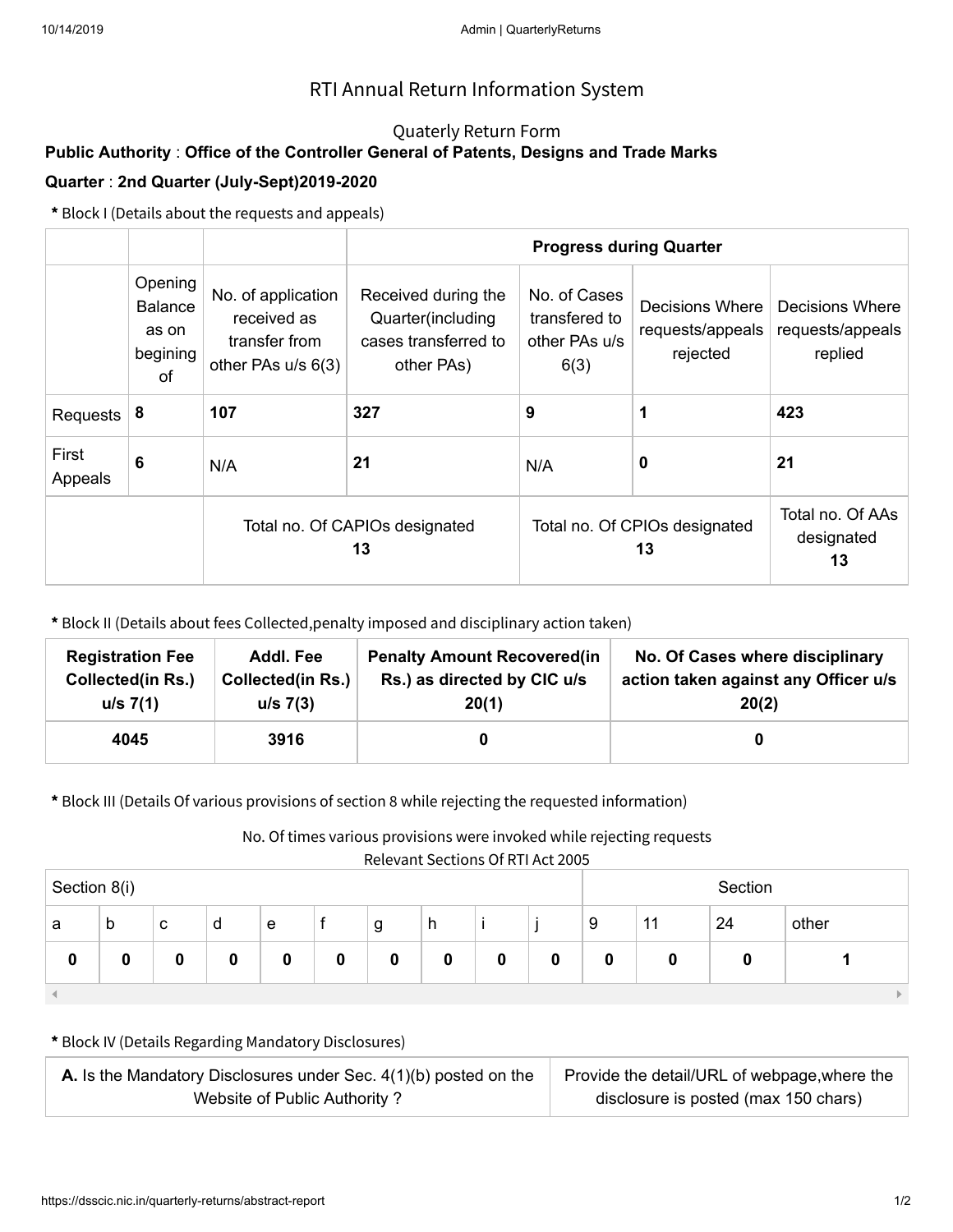| <b>Yes</b>                                                                                                           | http://www.ipindia.nic.in<br>http://www.ipindia.nic.in/right-<br>to-information.htm    |
|----------------------------------------------------------------------------------------------------------------------|----------------------------------------------------------------------------------------|
| <b>B.</b> Last Date of updating of Mandatory disclosure under Section<br>4(1)b                                       | 2019-09-06                                                                             |
| C. Has the Mandatory Disclosure been audited by third party as per<br>DOPT vide OM No. 1/6/2011-IR dated 15-04-2013? | Provide the detail/URL of webpage, where the<br>Audit report is posted (max 150 chars) |
| <b>No</b>                                                                                                            |                                                                                        |
| <b>D.</b> Date of audit of Mandatory disclosures under Sec. 4(1)(b)<br>(Format dd/mm/yyyy)                           |                                                                                        |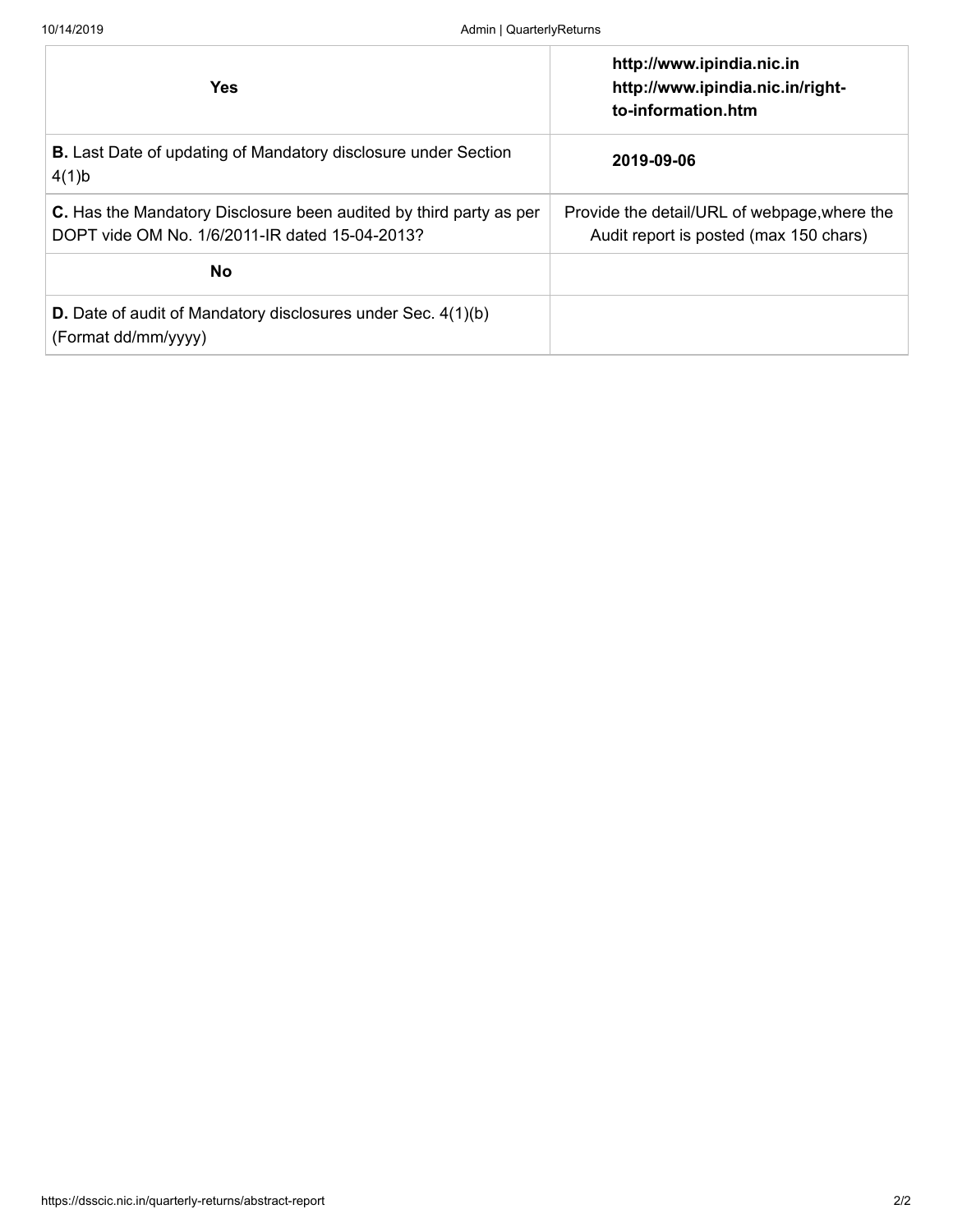## Quaterly Return Form

# **Public Authority** : **Office of the Controller General of Patents, Designs and Trade Marks Quarter** : **3rd Quarter (Oct-Dec)2019-2020**

**\*** Block I (Details about the requests and appeals)

|                  | Opening<br><b>Balance</b><br>as on<br>begining<br>0f | No. of application<br>received as<br>transfer from<br>other PAs u/s 6(3) | Received during the<br>Quarter(including<br>cases transferred to<br>other PAs) | No. of Cases<br>transfered to<br>other PAs u/s<br>6(3) | Decisions Where<br>requests/appeals<br>rejected | Decisions Where<br>requests/appeals<br>replied |
|------------------|------------------------------------------------------|--------------------------------------------------------------------------|--------------------------------------------------------------------------------|--------------------------------------------------------|-------------------------------------------------|------------------------------------------------|
| Requests         | 9                                                    | 56                                                                       | 367                                                                            | 11                                                     | 1                                               | 413                                            |
| First<br>Appeals | 6                                                    | N/A                                                                      | 11                                                                             | N/A                                                    | 0                                               | 14                                             |
|                  |                                                      |                                                                          | Total no. Of CAPIOs designated<br>13                                           | Total no. Of CPIOs designated                          | Total no. Of AAs<br>designated<br>13            |                                                |

**\*** Block II (Details about fees Collected,penalty imposed and disciplinary action taken)

| <b>Registration Fee</b> | Addl. Fee                | <b>Penalty Amount Recovered(in</b> | No. Of Cases where disciplinary      |
|-------------------------|--------------------------|------------------------------------|--------------------------------------|
| Collected(in Rs.)       | <b>Collected(in Rs.)</b> | Rs.) as directed by CIC u/s        | action taken against any Officer u/s |
| u/s 7(1)                | $u/s$ 7(3)               | 20(1)                              | 20(2)                                |
| 4170                    | 5833                     |                                    |                                      |

**\*** Block III (Details Of various provisions of section 8 while rejecting the requested information)

No. Of times various provisions were invoked while rejecting requests

|              | $1.333111.933111.11111.13121.13111.13111.13111.13111.13111.13111.13111.13111.13111.13111.13111.13111.13111.13111.13111.13111.13111.13111.13111.13111.13111.13111.13111.13111.13111.13111.13111.13111.13111.13111.13111.13111.$ |   |   |   |   |   |   |   |   |   |    |         |       |
|--------------|--------------------------------------------------------------------------------------------------------------------------------------------------------------------------------------------------------------------------------|---|---|---|---|---|---|---|---|---|----|---------|-------|
| Section 8(i) |                                                                                                                                                                                                                                |   |   |   |   |   |   |   |   |   |    | Section |       |
| a            | b                                                                                                                                                                                                                              | c | d | e |   | g | h |   |   | 9 | 11 | 24      | other |
| 0            |                                                                                                                                                                                                                                |   | 0 |   | 0 | 0 | 0 | 0 | 0 | 0 | 0  |         |       |
|              |                                                                                                                                                                                                                                |   |   |   |   |   |   |   |   |   |    |         |       |

| <b>A.</b> Is the Mandatory Disclosures under Sec. $4(1)(b)$ posted on the | Provide the detail/URL of webpage, where the |
|---------------------------------------------------------------------------|----------------------------------------------|
| Website of Public Authority?                                              | disclosure is posted (max 150 chars)         |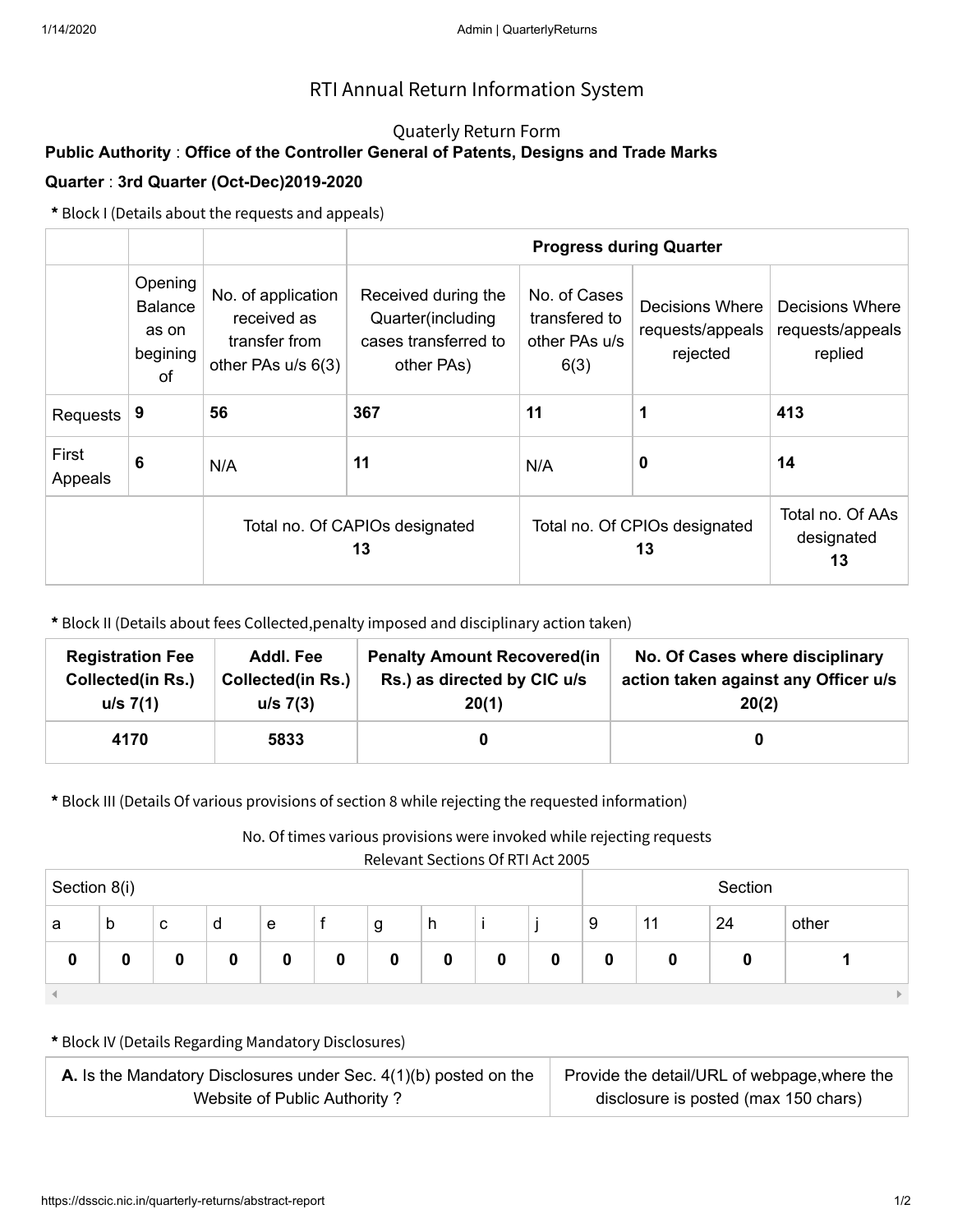| <b>Yes</b>                                                                                                           | http://www.ipindia.nic.in<br>http://www.ipindia.nic.in/right-<br>to-information.htm    |
|----------------------------------------------------------------------------------------------------------------------|----------------------------------------------------------------------------------------|
| <b>B.</b> Last Date of updating of Mandatory disclosure under Section<br>4(1)b                                       | 2019-10-14                                                                             |
| C. Has the Mandatory Disclosure been audited by third party as per<br>DOPT vide OM No. 1/6/2011-IR dated 15-04-2013? | Provide the detail/URL of webpage, where the<br>Audit report is posted (max 150 chars) |
| <b>No</b>                                                                                                            | <b>Under process</b>                                                                   |
| <b>D.</b> Date of audit of Mandatory disclosures under Sec. 4(1)(b)<br>(Format dd/mm/yyyy)                           |                                                                                        |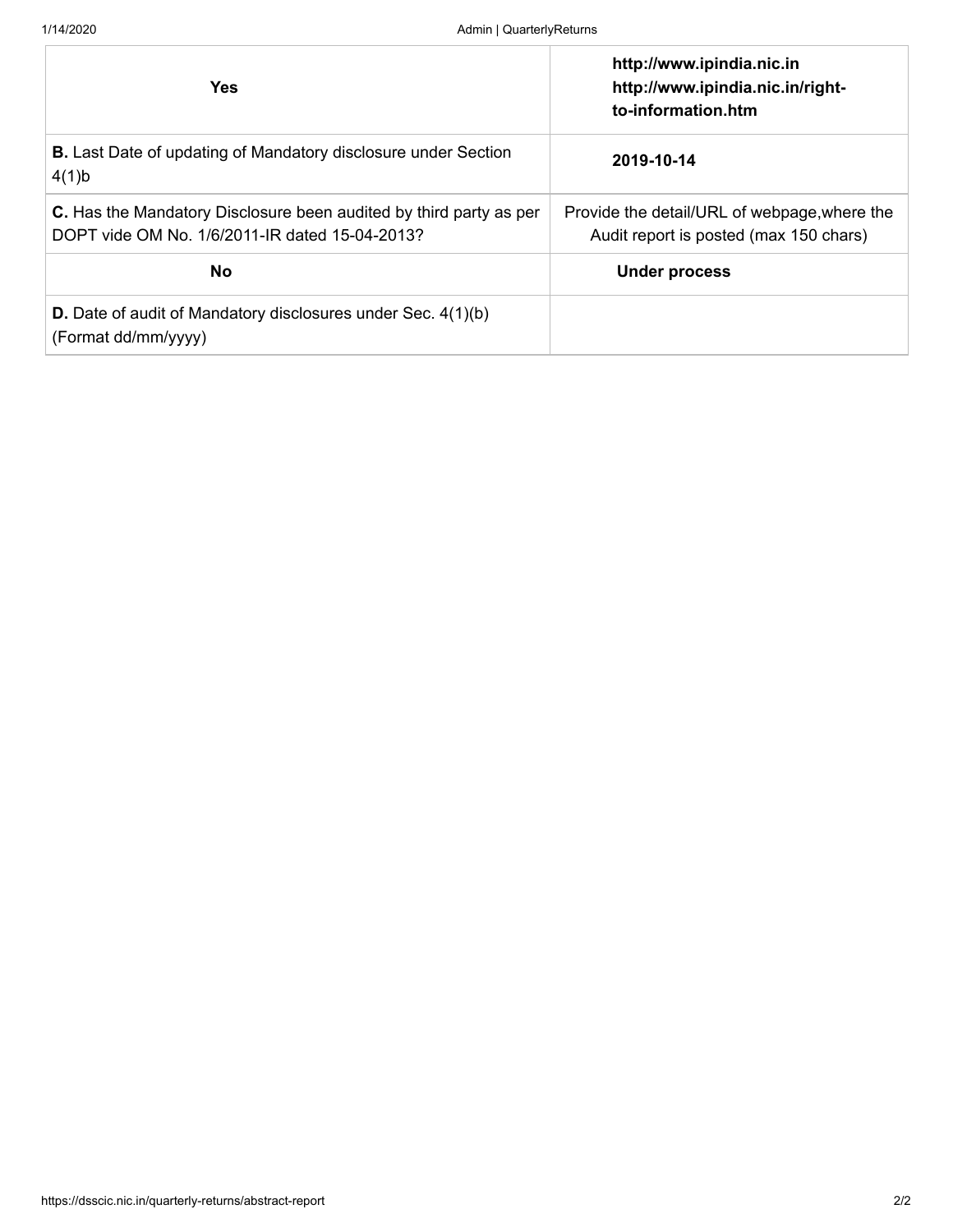## Quaterly Return Form

# **Public Authority** : **Office of the Controller General of Patents, Designs and Trade Marks Quarter** : **4th Quarter (Jan-Mar)2019-2020**

**\*** Block I (Details about the requests and appeals)

|                  |                                                      |                                                                          |                                                                                | <b>Progress during Quarter</b>                         |                                                 |                                                |  |
|------------------|------------------------------------------------------|--------------------------------------------------------------------------|--------------------------------------------------------------------------------|--------------------------------------------------------|-------------------------------------------------|------------------------------------------------|--|
|                  | Opening<br><b>Balance</b><br>as on<br>begining<br>0f | No. of application<br>received as<br>transfer from<br>other PAs u/s 6(3) | Received during the<br>Quarter(including<br>cases transferred to<br>other PAs) | No. of Cases<br>transfered to<br>other PAs u/s<br>6(3) | Decisions Where<br>requests/appeals<br>rejected | Decisions Where<br>requests/appeals<br>replied |  |
| <b>Requests</b>  | 7                                                    | 34                                                                       | 392                                                                            | 5                                                      | 0                                               | 401                                            |  |
| First<br>Appeals | 3                                                    | N/A                                                                      | 11                                                                             | 0<br>N/A                                               |                                                 | 12                                             |  |
|                  |                                                      |                                                                          | Total no. Of CAPIOs designated<br>13                                           | Total no. Of CPIOs designated                          | Total no. Of AAs<br>designated<br>13            |                                                |  |

**\*** Block II (Details about fees Collected,penalty imposed and disciplinary action taken)

| <b>Registration Fee</b><br>Addl. Fee<br>Collected(in Rs.)<br><b>Collected(in Rs.)</b><br>u/s 7(1)<br>u/s 7(3) |      | <b>Penalty Amount Recovered (in</b><br>Rs.) as directed by CIC u/s<br>20(1) | No. Of Cases where disciplinary<br>action taken against any Officer u/s<br>20(2) |
|---------------------------------------------------------------------------------------------------------------|------|-----------------------------------------------------------------------------|----------------------------------------------------------------------------------|
| 8860                                                                                                          | 3222 |                                                                             |                                                                                  |

**\*** Block III (Details Of various provisions of section 8 while rejecting the requested information)

No. Of times various provisions were invoked while rejecting requests

|              | 1121211122221111221111111222000 |   |   |   |   |   |   |   |   |   |         |    |       |
|--------------|---------------------------------|---|---|---|---|---|---|---|---|---|---------|----|-------|
| Section 8(i) |                                 |   |   |   |   |   |   |   |   |   | Section |    |       |
| а            | $\mathfrak b$                   | c | d | e |   | g | h |   |   | 9 | 11      | 24 | other |
| 0            | 0                               | O | 0 | 0 | 0 | 0 | 0 | 0 | 0 | 0 |         |    |       |
|              |                                 |   |   |   |   |   |   |   |   |   |         |    |       |

| <b>A.</b> Is the Mandatory Disclosures under Sec. $4(1)(b)$ posted on the | Provide the detail/URL of webpage, where the |
|---------------------------------------------------------------------------|----------------------------------------------|
| Website of Public Authority?                                              | disclosure is posted (max 150 chars)         |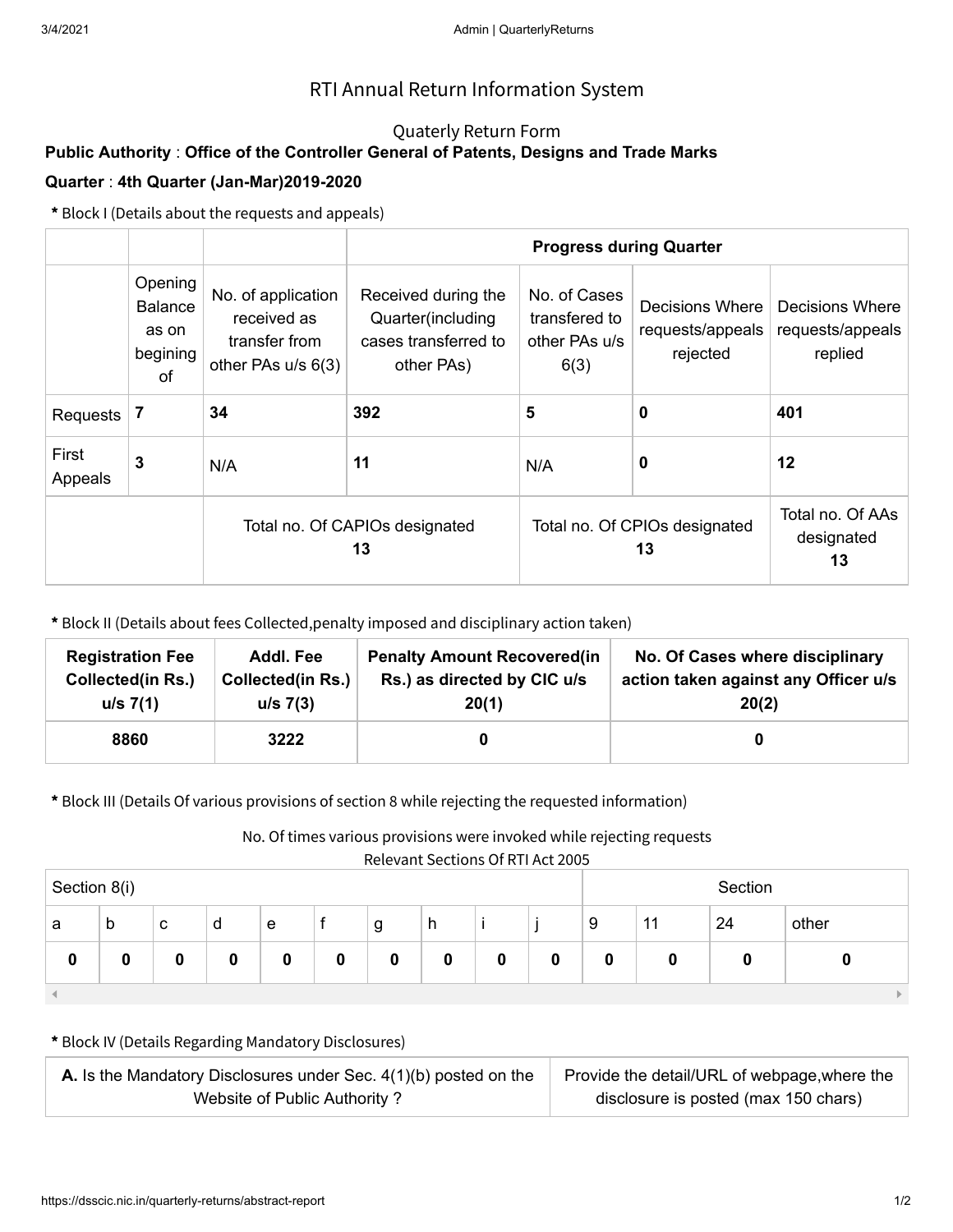| <b>Yes</b>                                                                                                           | http://www.ipindia.nic.in<br>http://www.ipindia.nic.in/right-<br>to-information.htm    |
|----------------------------------------------------------------------------------------------------------------------|----------------------------------------------------------------------------------------|
| <b>B.</b> Last Date of updating of Mandatory disclosure under Section<br>4(1)b                                       | 2020-02-21                                                                             |
| C. Has the Mandatory Disclosure been audited by third party as per<br>DOPT vide OM No. 1/6/2011-IR dated 15-04-2013? | Provide the detail/URL of webpage, where the<br>Audit report is posted (max 150 chars) |
| <b>No</b>                                                                                                            |                                                                                        |
| <b>D.</b> Date of audit of Mandatory disclosures under Sec. 4(1)(b)<br>(Format dd/mm/yyyy)                           |                                                                                        |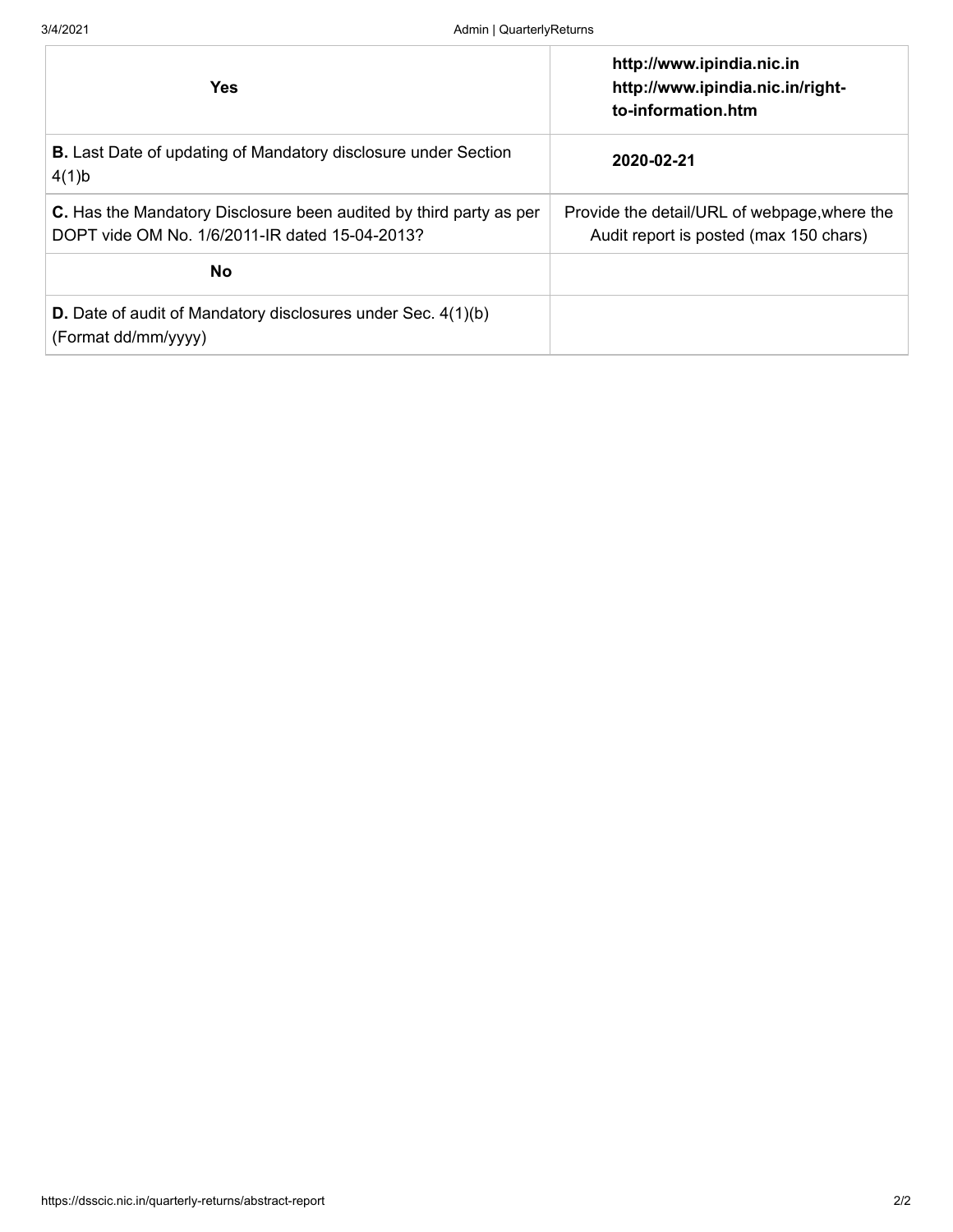#### Quaterly Return Form

#### **Public Authority** : **Office of the Controller General of Patents, Designs and Trade Marks Quarter** : **Ist Quarter (April-June)2020-2021**

**\*** Block I (Details about the requests and appeals)

|                  |                                               |                                                                    | <b>Progress during Quarter</b>                                            |                                                  |                                                 |                                                |  |  |  |  |
|------------------|-----------------------------------------------|--------------------------------------------------------------------|---------------------------------------------------------------------------|--------------------------------------------------|-------------------------------------------------|------------------------------------------------|--|--|--|--|
|                  | Opening<br>Balance<br>as on<br>begining<br>of | No. of application received as<br>transfer from other PAs u/s 6(3) | Received during the Quarter (including<br>cases transferred to other PAs) | No. of Cases transfered<br>to other PAs u/s 6(3) | Decisions Where<br>requests/appeals<br>rejected | Decisions Where<br>requests/appeals<br>replied |  |  |  |  |
| Requests         | 27                                            | 21                                                                 | 249                                                                       | 18                                               |                                                 | 259                                            |  |  |  |  |
| First<br>Appeals | 2                                             | N/A                                                                | 17                                                                        | N/A                                              | 0                                               | 17                                             |  |  |  |  |
|                  |                                               |                                                                    | Total no. Of CAPIOs designated<br>12                                      | Total no. Of CPIOs designated<br>13              |                                                 | Total no. Of AAs<br>designated<br>13           |  |  |  |  |

**\*** Block II (Details about fees Collected,penalty imposed and disciplinary action taken)

| <b>Registration Fee Collected(in</b> | Addl. Fee Collected(in | Penalty Amount Recovered(in Rs.) as directed | No. Of Cases where disciplinary action taken against |
|--------------------------------------|------------------------|----------------------------------------------|------------------------------------------------------|
| Rs.) u/s 7(1)                        | Rs.) u/s 7(3)          | by CIC $u/s$ 20(1)                           | any Officer u/s 20(2)                                |
|                                      |                        |                                              |                                                      |

**\*** Block III (Details Of various provisions of section 8 while rejecting the requested information)

#### No. Of times various provisions were invoked while rejecting requests

#### Relevant Sections Of RTI Act 2005

| Section 8(i) |    |   |   |   |   |             |   |   | Section |    |                          |    |       |
|--------------|----|---|---|---|---|-------------|---|---|---------|----|--------------------------|----|-------|
| a            | .c | ັ | a | e |   | $\sim$<br>У | n |   |         | -c | $\overline{\phantom{a}}$ | 24 | other |
| 0            | 0  |   |   |   | 0 |             |   | U | 0       |    |                          |    |       |
|              |    |   |   |   |   |             |   |   |         |    |                          |    |       |

| A. Is the Mandatory Disclosures under Sec. 4(1)(b) posted on the Website of Public Authority?                        | Provide the detail/URL of webpage, where the disclosure is posted (max<br>150 chars)             |
|----------------------------------------------------------------------------------------------------------------------|--------------------------------------------------------------------------------------------------|
| Yes                                                                                                                  | http://www.ipindia.nic.in<br>http://www.ipindia.nic.in/right-<br>to-information.htm              |
| <b>B.</b> Last Date of updating of Mandatory disclosure under Section 4(1)b                                          | 2020-02-21                                                                                       |
| C. Has the Mandatory Disclosure been audited by third party as per DOPT vide OM No. 1/6/2011-IR<br>dated 15-04-2013? | Provide the detail/URL of webpage, where the Audit report is posted<br>$(max 150 \text{ chars})$ |
| <b>Yes</b>                                                                                                           | http://www.ipindia.nic.in/writereaddata/Portal/Imag                                              |
| D. Date of audit of Mandatory disclosures under Sec. 4(1)(b)(Format dd/mm/yyyy)                                      | 2020-03-30                                                                                       |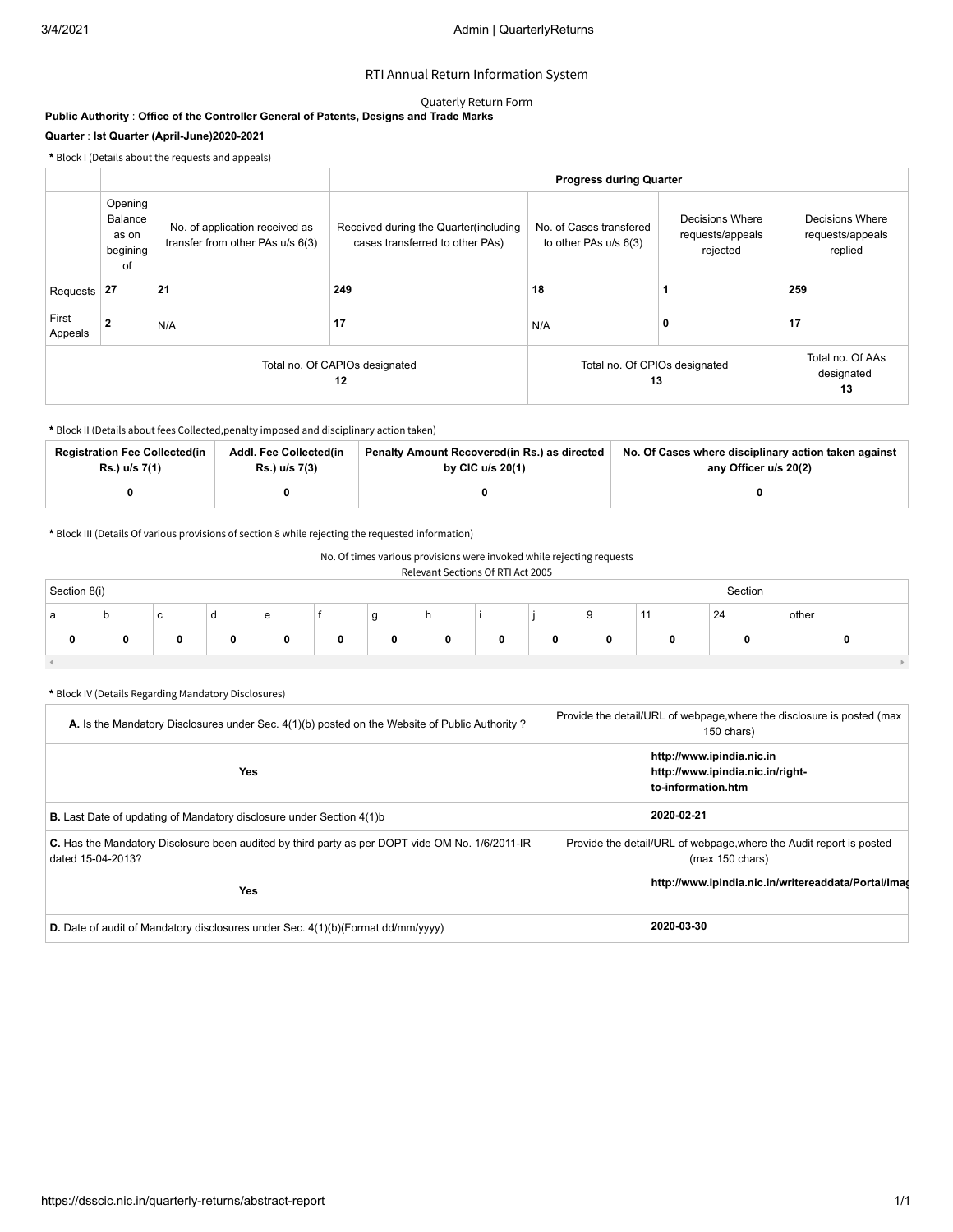#### Quaterly Return Form

#### **Public Authority** : **Office of the Controller General of Patents, Designs and Trade Marks Quarter** : **2nd Quarter (July-Sept)2020-2021**

**\*** Block I (Details about the requests and appeals)

|                  |                                               |                                                                    |                                                                           | <b>Progress during Quarter</b>                   |                                                 |                                                |  |  |
|------------------|-----------------------------------------------|--------------------------------------------------------------------|---------------------------------------------------------------------------|--------------------------------------------------|-------------------------------------------------|------------------------------------------------|--|--|
|                  | Opening<br>Balance<br>as on<br>begining<br>of | No. of application received as<br>transfer from other PAs u/s 6(3) | Received during the Quarter (including<br>cases transferred to other PAs) | No. of Cases transfered<br>to other PAs u/s 6(3) | Decisions Where<br>requests/appeals<br>rejected | Decisions Where<br>requests/appeals<br>replied |  |  |
| Requests         | 19                                            | 103                                                                | 378                                                                       | 8                                                | 0                                               | 485                                            |  |  |
| First<br>Appeals | $\mathbf{2}$                                  | N/A                                                                | 23                                                                        | N/A                                              | $\mathbf 0$                                     | 23                                             |  |  |
|                  |                                               |                                                                    | Total no. Of CAPIOs designated<br>12                                      | Total no. Of CPIOs designated<br>13              | Total no. Of AAs<br>designated<br>13            |                                                |  |  |

**\*** Block II (Details about fees Collected,penalty imposed and disciplinary action taken)

| <b>Registration Fee Collected(in</b> | Addl. Fee Collected(in | Penalty Amount Recovered(in Rs.) as directed | No. Of Cases where disciplinary action taken against |
|--------------------------------------|------------------------|----------------------------------------------|------------------------------------------------------|
| Rs.) u/s 7(1)                        | Rs.) u/s 7(3)          | by CIC $u/s$ 20(1)                           | any Officer u/s 20(2)                                |
| 7321                                 | 3905                   |                                              |                                                      |

**\*** Block III (Details Of various provisions of section 8 while rejecting the requested information)

#### No. Of times various provisions were invoked while rejecting requests

#### Relevant Sections Of RTI Act 2005

| Section 8(i)               |    |                 |   |   |   |     |   | Section |   |         |                       |    |       |
|----------------------------|----|-----------------|---|---|---|-----|---|---------|---|---------|-----------------------|----|-------|
| a                          | ı. | $\sqrt{2}$<br>ັ | u | e |   | . . | n |         |   | o<br>-3 | $\overline{A}$<br>. . | 24 | other |
| 0                          |    | 0               |   |   | 0 | 0   |   | 0       | 0 |         |                       |    |       |
| the company of the company |    |                 |   |   |   |     |   |         |   |         |                       |    |       |

| A. Is the Mandatory Disclosures under Sec. 4(1)(b) posted on the Website of Public Authority?                        | Provide the detail/URL of webpage, where the disclosure is posted (max<br>150 chars)             |
|----------------------------------------------------------------------------------------------------------------------|--------------------------------------------------------------------------------------------------|
| <b>Yes</b>                                                                                                           | http://www.ipindia.nic.in<br>http://www.ipindia.nic.in/right-<br>to-information.htm              |
| <b>B.</b> Last Date of updating of Mandatory disclosure under Section 4(1)b                                          | 2020-09-03                                                                                       |
| C. Has the Mandatory Disclosure been audited by third party as per DOPT vide OM No. 1/6/2011-IR<br>dated 15-04-2013? | Provide the detail/URL of webpage, where the Audit report is posted<br>$(max 150 \text{ chars})$ |
| Yes                                                                                                                  | http://www.ipindia.nic.in/writereaddata/Portal/Imag                                              |
| <b>D.</b> Date of audit of Mandatory disclosures under Sec. $4(1)(b)(\text{Format dd/mm/yyy})$                       | 2020-03-30                                                                                       |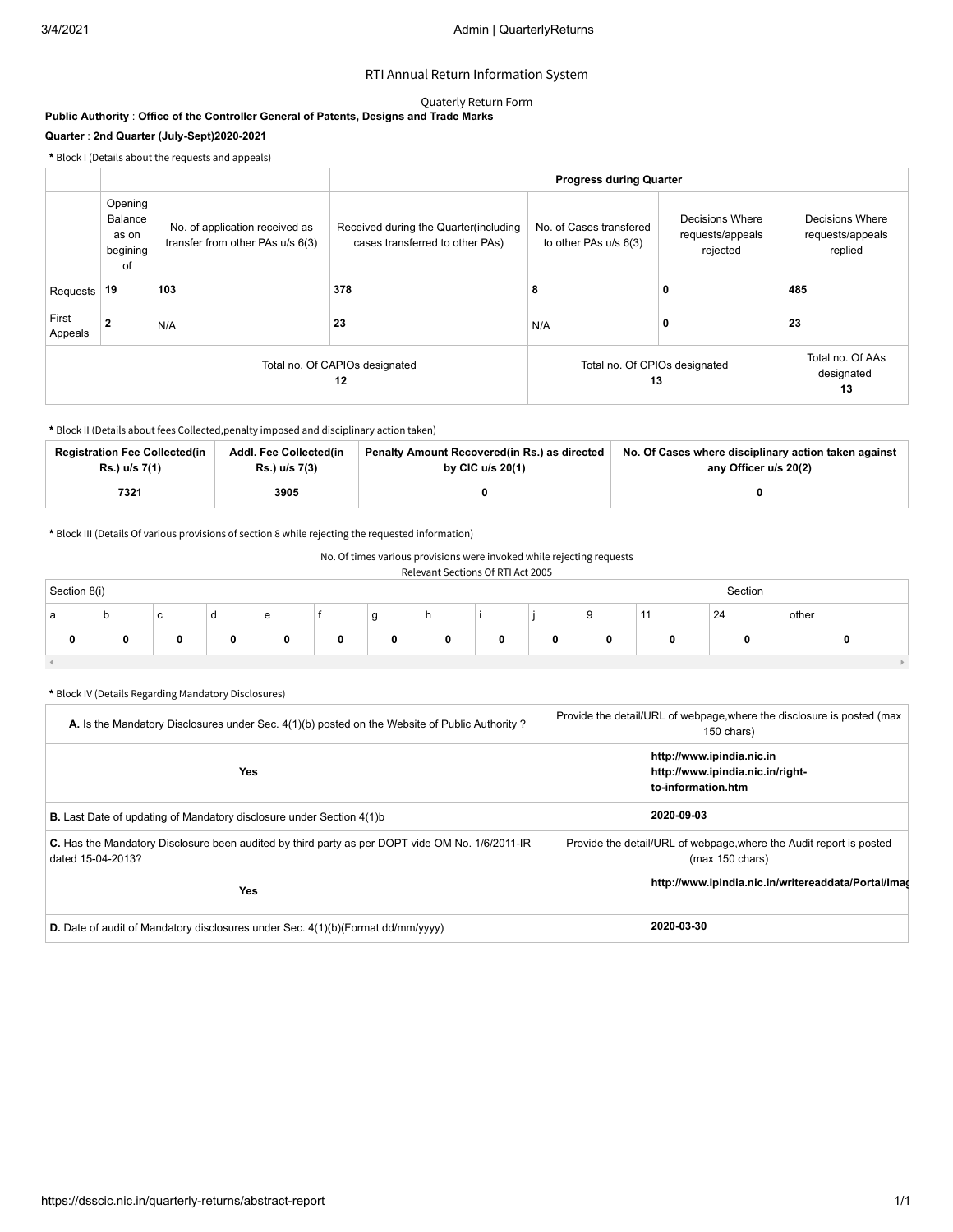#### Quaterly Return Form

#### **Public Authority** : **Office of the Controller General of Patents, Designs and Trade Marks Quarter** : **3rd Quarter (Oct-Dec)2020-2021**

**\*** Block I (Details about the requests and appeals)

|                  |                                               |                                                                    |                                                                           | <b>Progress during Quarter</b>                   |                                                 |                                                |  |  |
|------------------|-----------------------------------------------|--------------------------------------------------------------------|---------------------------------------------------------------------------|--------------------------------------------------|-------------------------------------------------|------------------------------------------------|--|--|
|                  | Opening<br>Balance<br>as on<br>begining<br>of | No. of application received as<br>transfer from other PAs u/s 6(3) | Received during the Quarter (including<br>cases transferred to other PAs) | No. of Cases transfered<br>to other PAs u/s 6(3) | Decisions Where<br>requests/appeals<br>rejected | Decisions Where<br>requests/appeals<br>replied |  |  |
| Requests         |                                               | 108                                                                | 568                                                                       | 20                                               | 0                                               | 655                                            |  |  |
| First<br>Appeals | 2                                             | N/A                                                                | 13                                                                        | N/A                                              | 0                                               | 10                                             |  |  |
|                  |                                               |                                                                    | Total no. Of CAPIOs designated<br>12                                      | Total no. Of CPIOs designated<br>13              | Total no. Of AAs<br>designated<br>13            |                                                |  |  |

**\*** Block II (Details about fees Collected,penalty imposed and disciplinary action taken)

| <b>Registration Fee Collected (in</b> | Addl. Fee Collected(in | Penalty Amount Recovered(in Rs.) as directed | No. Of Cases where disciplinary action taken against |
|---------------------------------------|------------------------|----------------------------------------------|------------------------------------------------------|
| Rs.) u/s 7(1)                         | Rs.) u/s 7(3)          | by CIC $u/s$ 20(1)                           | any Officer u/s 20(2)                                |
| 9735                                  | 5704                   |                                              |                                                      |

**\*** Block III (Details Of various provisions of section 8 while rejecting the requested information)

#### No. Of times various provisions were invoked while rejecting requests

#### Relevant Sections Of RTI Act 2005

| Section 8(i) |    |   |   |   |   | Section     |   |   |   |    |                          |    |       |
|--------------|----|---|---|---|---|-------------|---|---|---|----|--------------------------|----|-------|
| a            | .c | ັ | a | e |   | $\sim$<br>У | n |   |   | -c | $\overline{\phantom{a}}$ | 24 | other |
| 0            | 0  |   |   |   | 0 |             |   | U | 0 |    |                          |    |       |
|              |    |   |   |   |   |             |   |   |   |    |                          |    |       |

| A. Is the Mandatory Disclosures under Sec. 4(1)(b) posted on the Website of Public Authority?                               | Provide the detail/URL of webpage, where the disclosure is posted (max<br>150 chars)             |
|-----------------------------------------------------------------------------------------------------------------------------|--------------------------------------------------------------------------------------------------|
| Yes                                                                                                                         | http://www.ipindia.nic.in<br>http://www.ipindia.nic.in/right-<br>to-information.htm              |
| <b>B.</b> Last Date of updating of Mandatory disclosure under Section 4(1)b                                                 | 2020-12-02                                                                                       |
| <b>C.</b> Has the Mandatory Disclosure been audited by third party as per DOPT vide OM No. 1/6/2011-IR<br>dated 15-04-2013? | Provide the detail/URL of webpage, where the Audit report is posted<br>$(max 150 \text{ chars})$ |
| Yes                                                                                                                         | https://ipindia.gov.in/writereaddata/Portal/Images/                                              |
| D. Date of audit of Mandatory disclosures under Sec. 4(1)(b)(Format dd/mm/yyyy)                                             | 2020-03-30                                                                                       |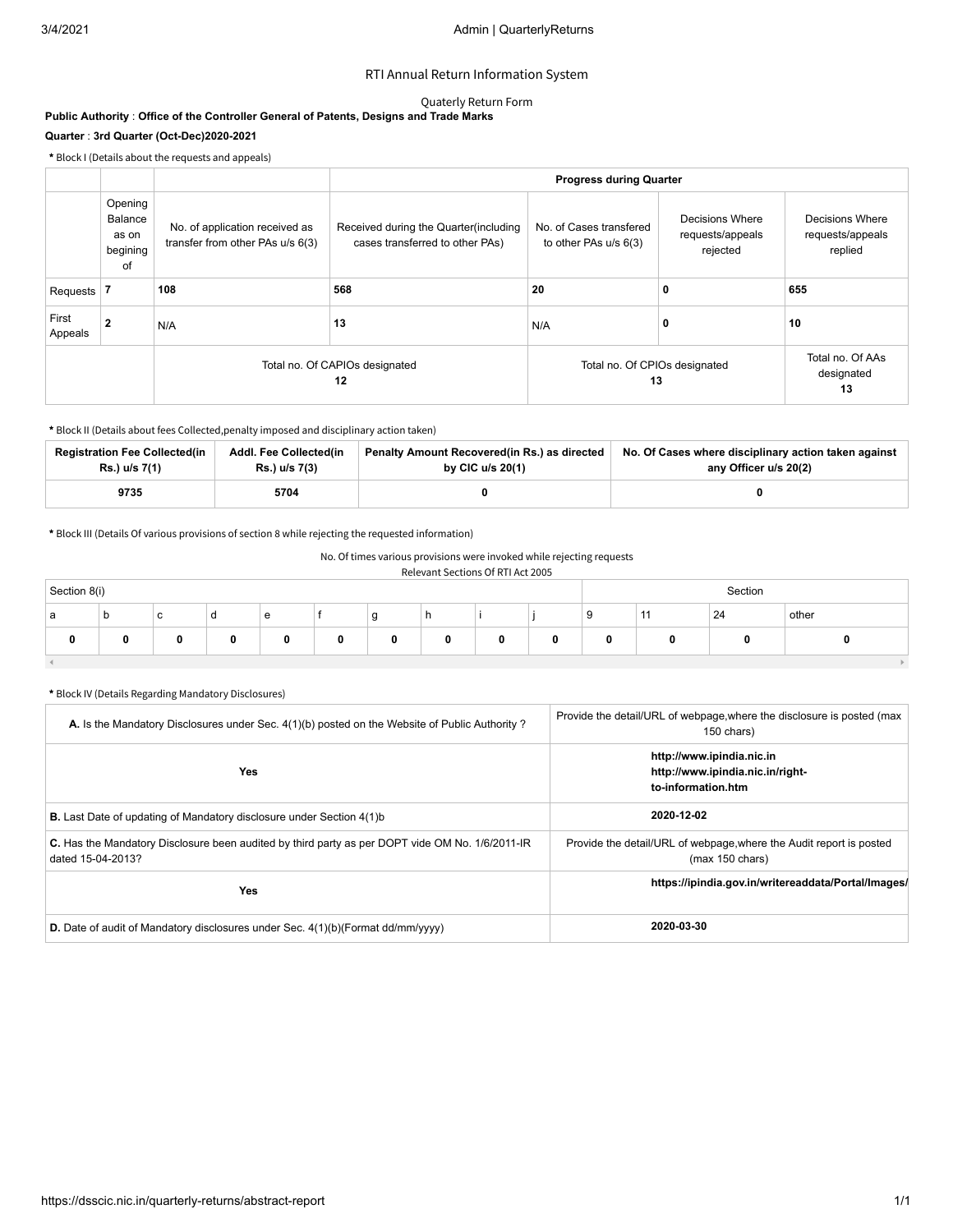## Quaterly Return Form

# Quarter : 3rd Quarter (Oct-Dec)2020-2021

|                                         | RTI Annual Return Information System                                                                            |                                                                    |                                                                          |                                                  |                                                 |                                                |  |  |  |  |  |  |  |
|-----------------------------------------|-----------------------------------------------------------------------------------------------------------------|--------------------------------------------------------------------|--------------------------------------------------------------------------|--------------------------------------------------|-------------------------------------------------|------------------------------------------------|--|--|--|--|--|--|--|
|                                         | Quaterly Return Form<br>Public Authority : Office of the Controller General of Patents, Designs and Trade Marks |                                                                    |                                                                          |                                                  |                                                 |                                                |  |  |  |  |  |  |  |
| Quarter: 3rd Quarter (Oct-Dec)2020-2021 |                                                                                                                 |                                                                    |                                                                          |                                                  |                                                 |                                                |  |  |  |  |  |  |  |
|                                         |                                                                                                                 | * Block I (Details about the requests and appeals)                 |                                                                          |                                                  |                                                 |                                                |  |  |  |  |  |  |  |
|                                         |                                                                                                                 |                                                                    | <b>Progress during Quarter</b>                                           |                                                  |                                                 |                                                |  |  |  |  |  |  |  |
|                                         | Opening<br>Balance<br>as on<br>begining<br>of                                                                   | No. of application received as<br>transfer from other PAs u/s 6(3) | Received during the Quarter(including<br>cases transferred to other PAs) | No. of Cases transfered<br>to other PAs u/s 6(3) | Decisions Where<br>requests/appeals<br>rejected | Decisions Where<br>requests/appeals<br>replied |  |  |  |  |  |  |  |
| Requests $ 7$                           |                                                                                                                 | 108                                                                | 568                                                                      | 20                                               | 0                                               | 655                                            |  |  |  |  |  |  |  |
| First<br>Appeals                        | $\overline{2}$                                                                                                  | N/A                                                                | 13                                                                       | N/A                                              | $\mathbf 0$                                     | 10                                             |  |  |  |  |  |  |  |
|                                         |                                                                                                                 |                                                                    | Total no. Of CAPIOs designated<br>12                                     | Total no. Of CPIOs designated<br>13              | Total no. Of AAs<br>designated<br>13            |                                                |  |  |  |  |  |  |  |

| * Block II (Details about fees Collected, penalty imposed and disciplinary action taken) |                                         |                                                                    |                                                                               |  |  |
|------------------------------------------------------------------------------------------|-----------------------------------------|--------------------------------------------------------------------|-------------------------------------------------------------------------------|--|--|
| <b>Registration Fee Collected(in</b><br>Rs.) u/s 7(1)                                    | Addl. Fee Collected(in<br>Rs.) u/s 7(3) | Penalty Amount Recovered(in Rs.) as directed<br>by CIC $u/s$ 20(1) | No. Of Cases where disciplinary action taken against<br>any Officer u/s 20(2) |  |  |
| 9735                                                                                     | 5704                                    | 0                                                                  |                                                                               |  |  |

| Relevant Sections Of RTI Act 2005 |  |
|-----------------------------------|--|
|                                   |  |

| Section 8(i) |   |             |   |   |   |   |   |   | Section |    |    |       |
|--------------|---|-------------|---|---|---|---|---|---|---------|----|----|-------|
| а            | b | $\sim$<br>v | u | e |   | g | h |   | 9       | 11 | 24 | other |
|              |   | 0           | 0 | 0 | 0 | 0 | 0 | 0 | 0       | 0  | 0  |       |
|              |   |             |   |   |   |   |   |   |         |    |    |       |

| A. Is the Mandatory Disclosures under Sec. 4(1)(b) posted on the Website of Public Authority?                        | Provide the detail/URL of webpage, where the disclosure is posted (max<br>150 chars)   |
|----------------------------------------------------------------------------------------------------------------------|----------------------------------------------------------------------------------------|
| <b>Yes</b>                                                                                                           | http://www.ipindia.nic.in<br>http://www.ipindia.nic.in/right-<br>to-information.htm    |
| <b>B.</b> Last Date of updating of Mandatory disclosure under Section 4(1)b                                          | 2020-12-02                                                                             |
| C. Has the Mandatory Disclosure been audited by third party as per DOPT vide OM No. 1/6/2011-IR<br>dated 15-04-2013? | Provide the detail/URL of webpage, where the Audit report is posted<br>(max 150 chars) |
| <b>Yes</b>                                                                                                           | https://ipindia.gov.in/writereaddata/Portal/Images/                                    |
| D. Date of audit of Mandatory disclosures under Sec. 4(1)(b)(Format dd/mm/yyyy)                                      | 2020-03-30                                                                             |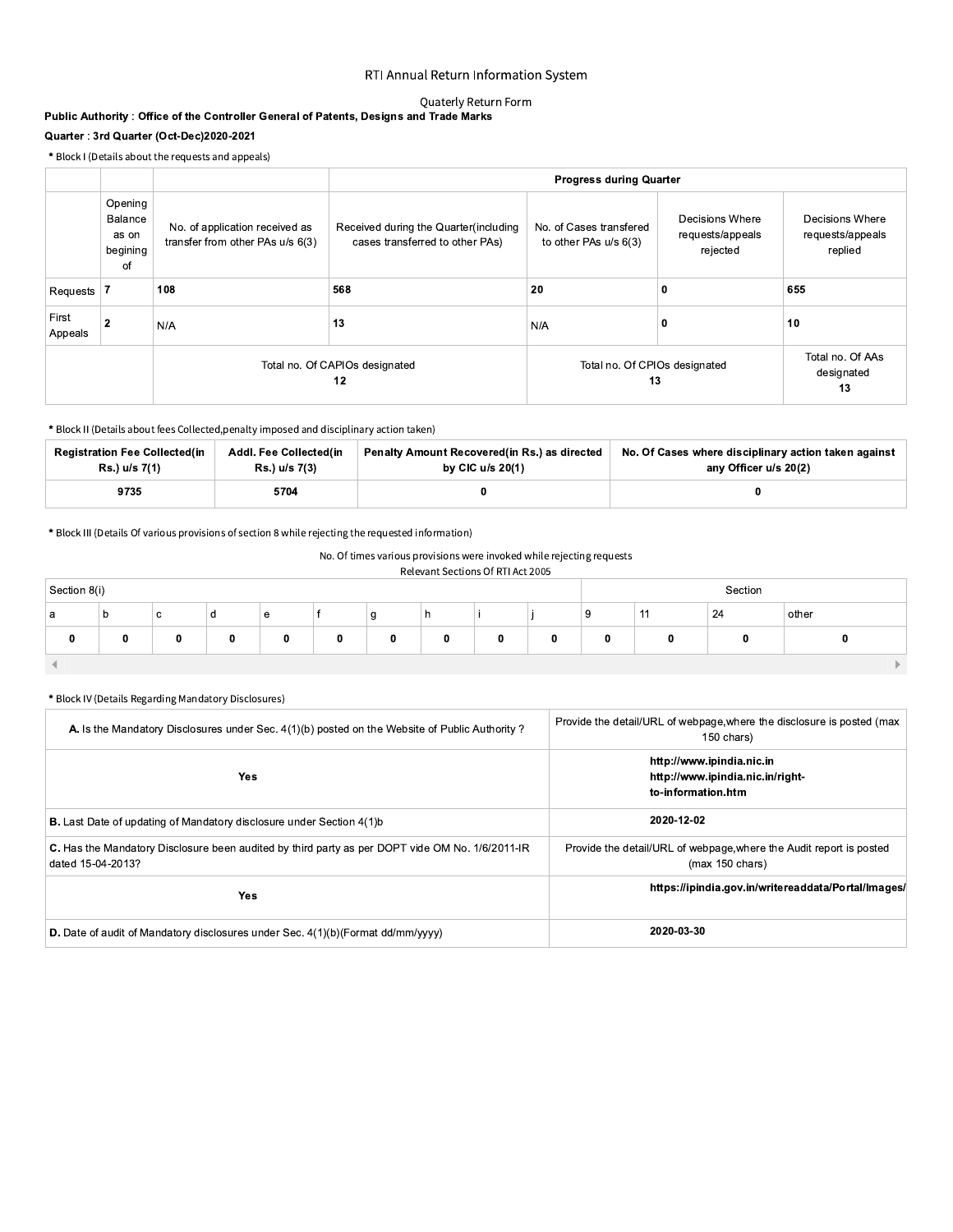## Quaterly Return Form

|                  |                                               |                                                                                         | RTI Annual Return Information System                                     |                                                  |                                                 |                                                |
|------------------|-----------------------------------------------|-----------------------------------------------------------------------------------------|--------------------------------------------------------------------------|--------------------------------------------------|-------------------------------------------------|------------------------------------------------|
|                  |                                               | Public Authority : Office of the Controller General of Patents, Designs and Trade Marks | Quaterly Return Form                                                     |                                                  |                                                 |                                                |
|                  |                                               | Quarter: 4th Quarter (Jan-Mar)2020-2021                                                 |                                                                          |                                                  |                                                 |                                                |
|                  |                                               | * Block I (Details about the requests and appeals)                                      |                                                                          |                                                  |                                                 |                                                |
|                  |                                               |                                                                                         |                                                                          | <b>Progress during Quarter</b>                   |                                                 |                                                |
|                  | Opening<br>Balance<br>as on<br>begining<br>of | No. of application received as<br>transfer from other PAs u/s 6(3)                      | Received during the Quarter(including<br>cases transferred to other PAs) | No. of Cases transfered<br>to other PAs u/s 6(3) | Decisions Where<br>requests/appeals<br>rejected | Decisions Where<br>requests/appeals<br>replied |
| Requests $8$     |                                               | 44                                                                                      | 487                                                                      | 3                                                | $\overline{2}$                                  | 521                                            |
| First<br>Appeals | 5                                             | N/A                                                                                     | 18                                                                       | N/A                                              | $\mathbf 0$                                     | 23                                             |
|                  |                                               |                                                                                         | Total no. Of CAPIOs designated<br>12                                     | Total no. Of CPIOs designated<br>13              |                                                 | Total no. Of AAs<br>designated<br>13           |

|                                                       | * Block II (Details about fees Collected, penalty imposed and disciplinary action taken) |                                                                    |                                                                               |  |  |
|-------------------------------------------------------|------------------------------------------------------------------------------------------|--------------------------------------------------------------------|-------------------------------------------------------------------------------|--|--|
| <b>Registration Fee Collected(in</b><br>Rs.) u/s 7(1) | Addl. Fee Collected(in<br>Rs.) u/s 7(3)                                                  | Penalty Amount Recovered(in Rs.) as directed<br>by CIC $u/s$ 20(1) | No. Of Cases where disciplinary action taken against<br>any Officer u/s 20(2) |  |  |
| 6910                                                  | 4455                                                                                     | 0                                                                  |                                                                               |  |  |

| Relevant Sections Of RTI Act 2005 |  |
|-----------------------------------|--|
|                                   |  |

| Section 8(i) |   |   |   |   |   |   |          |   |          |    | Section |       |
|--------------|---|---|---|---|---|---|----------|---|----------|----|---------|-------|
| а            | D | c | a | e |   | g | <b>n</b> |   | 9        | 11 | 24      | other |
| 0            | 0 |   | 0 | 0 | 0 | 0 | 0        | 0 | $\bf{0}$ | 0  | 0       |       |
|              |   |   |   |   |   |   |          |   |          |    |         |       |

| A. Is the Mandatory Disclosures under Sec. 4(1)(b) posted on the Website of Public Authority?                        | Provide the detail/URL of webpage, where the disclosure is posted (max<br>150 chars)   |
|----------------------------------------------------------------------------------------------------------------------|----------------------------------------------------------------------------------------|
| <b>Yes</b>                                                                                                           | http://www.ipindia.nic.in<br>http://www.ipindia.nic.in/right-<br>to-information.htm    |
| <b>B.</b> Last Date of updating of Mandatory disclosure under Section 4(1)b                                          | 2021-03-17                                                                             |
| C. Has the Mandatory Disclosure been audited by third party as per DOPT vide OM No. 1/6/2011-IR<br>dated 15-04-2013? | Provide the detail/URL of webpage, where the Audit report is posted<br>(max 150 chars) |
| <b>Yes</b>                                                                                                           | https://ipindia.gov.in/writereaddata/Portal/Images/                                    |
| D. Date of audit of Mandatory disclosures under Sec. 4(1)(b)(Format dd/mm/yyyy)                                      | 2020-03-30                                                                             |